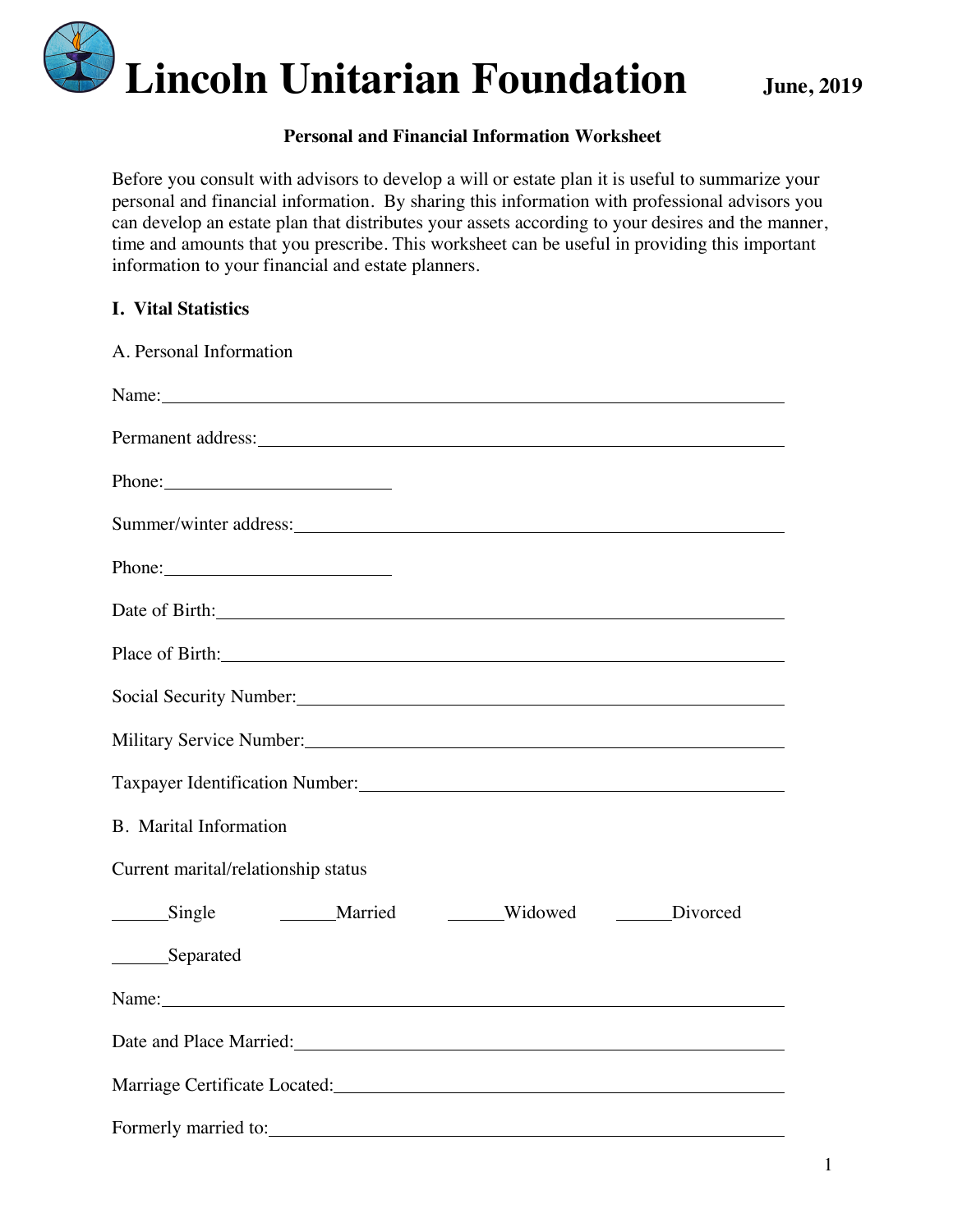| ,我们也不会有什么。""我们的人,我们也不会有什么?""我们的人,我们也不会有什么?""我们的人,我们也不会有什么?""我们的人,我们也不会有什么?""我们的人                                                                                                                                                    |  |  |  |  |  |  |
|-------------------------------------------------------------------------------------------------------------------------------------------------------------------------------------------------------------------------------------|--|--|--|--|--|--|
|                                                                                                                                                                                                                                     |  |  |  |  |  |  |
| C. Family Information*                                                                                                                                                                                                              |  |  |  |  |  |  |
| Father's Name: Vear of Birth:                                                                                                                                                                                                       |  |  |  |  |  |  |
|                                                                                                                                                                                                                                     |  |  |  |  |  |  |
| Mother's Name: Notice and the set of the set of the set of the set of the set of the set of the set of the set of the set of the set of the set of the set of the set of the set of the set of the set of the set of the set o      |  |  |  |  |  |  |
| Address: <u>example</u> and the contract of the contract of the contract of the contract of the contract of the contract of the contract of the contract of the contract of the contract of the contract of the contract of the con |  |  |  |  |  |  |
| Children's Names, Birth Dates, Addresses:                                                                                                                                                                                           |  |  |  |  |  |  |
|                                                                                                                                                                                                                                     |  |  |  |  |  |  |
|                                                                                                                                                                                                                                     |  |  |  |  |  |  |
|                                                                                                                                                                                                                                     |  |  |  |  |  |  |
|                                                                                                                                                                                                                                     |  |  |  |  |  |  |
|                                                                                                                                                                                                                                     |  |  |  |  |  |  |
| Brothers and Sisters Names, Birth Dates, Addresses                                                                                                                                                                                  |  |  |  |  |  |  |
|                                                                                                                                                                                                                                     |  |  |  |  |  |  |
|                                                                                                                                                                                                                                     |  |  |  |  |  |  |
|                                                                                                                                                                                                                                     |  |  |  |  |  |  |
|                                                                                                                                                                                                                                     |  |  |  |  |  |  |
|                                                                                                                                                                                                                                     |  |  |  |  |  |  |
|                                                                                                                                                                                                                                     |  |  |  |  |  |  |

\*if a family member is deceased, list names followed by (deceased)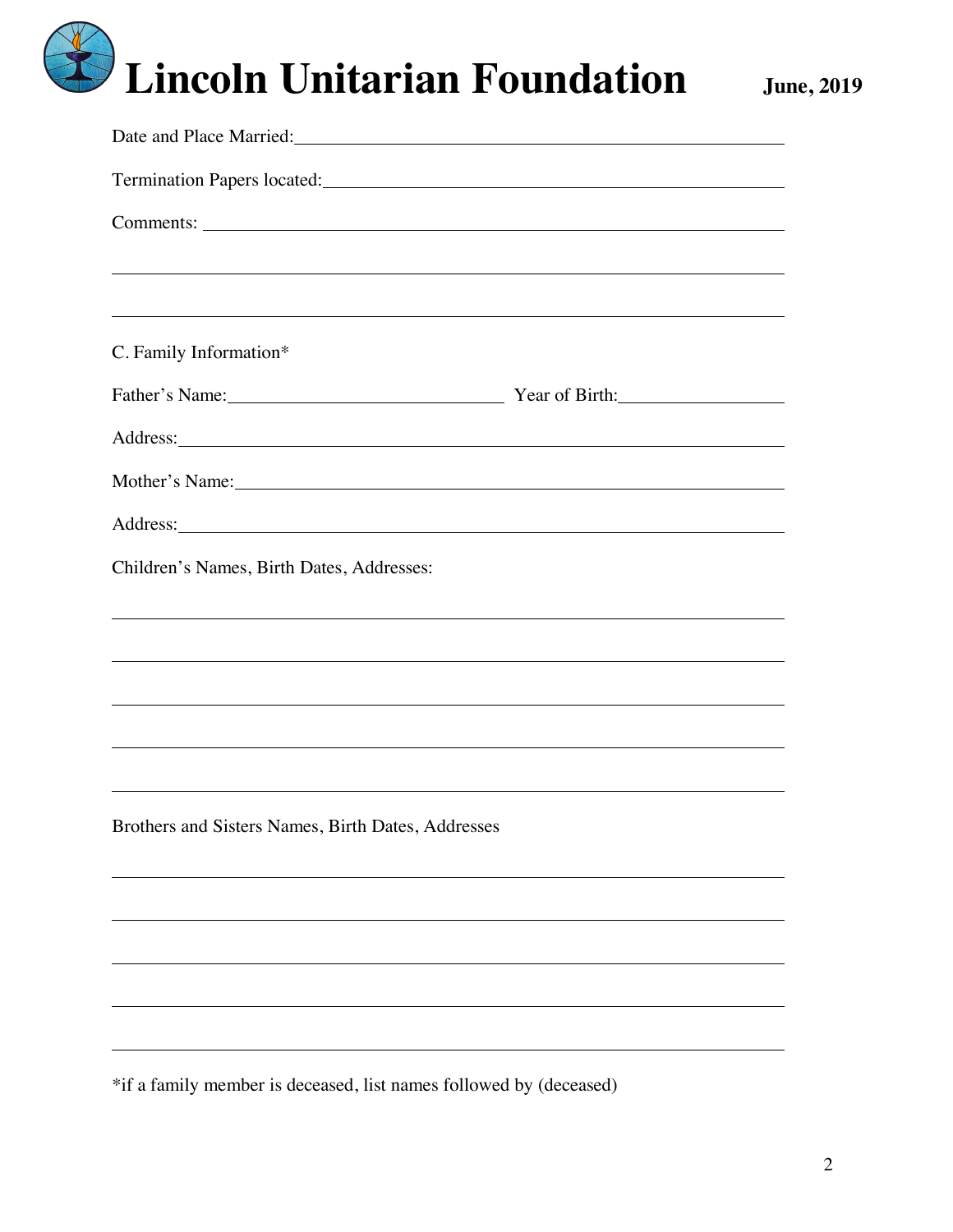

Grandchildren's Names, Birth Dates, Addresses

| Comments: <u>Comments:</u> |  |
|----------------------------|--|
|                            |  |
|                            |  |
|                            |  |
|                            |  |
|                            |  |
|                            |  |
|                            |  |
|                            |  |
|                            |  |
|                            |  |
|                            |  |
|                            |  |
|                            |  |
|                            |  |
|                            |  |
|                            |  |
|                            |  |
|                            |  |
|                            |  |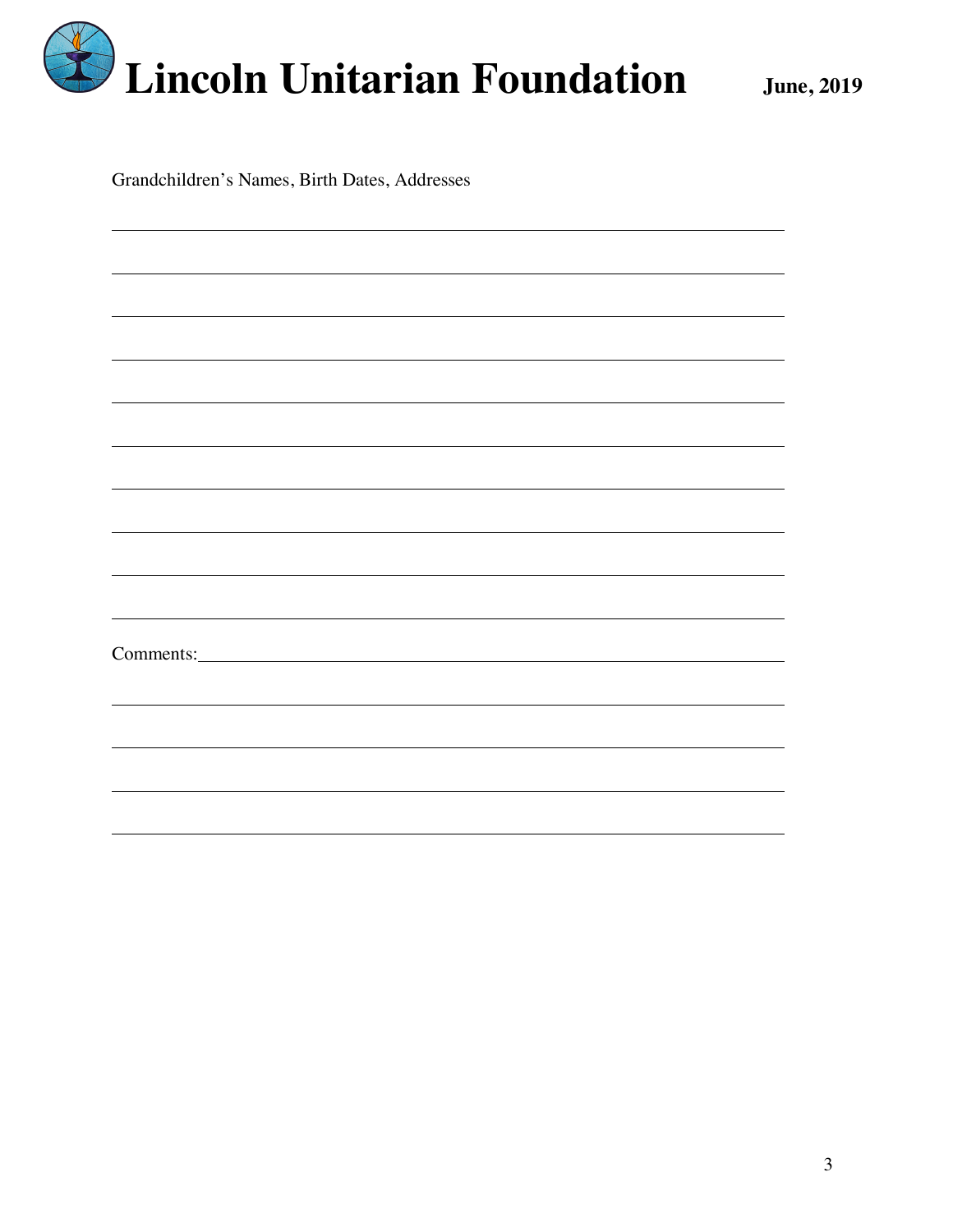| <b>II. Employment and Business Interests</b>                                                       |                                    |  |  |  |  |  |  |
|----------------------------------------------------------------------------------------------------|------------------------------------|--|--|--|--|--|--|
| Employer: Phone: Phone:                                                                            |                                    |  |  |  |  |  |  |
|                                                                                                    |                                    |  |  |  |  |  |  |
|                                                                                                    | Date Employed: Position: Position: |  |  |  |  |  |  |
| Other business interests:                                                                          |                                    |  |  |  |  |  |  |
|                                                                                                    |                                    |  |  |  |  |  |  |
| Type: _______Sole Proprietorship                                                                   | ________Partnership __________LLC  |  |  |  |  |  |  |
| Closely held corporation                                                                           |                                    |  |  |  |  |  |  |
| Value of Interest: \$                                                                              |                                    |  |  |  |  |  |  |
| Name of Business: Name of Business:                                                                |                                    |  |  |  |  |  |  |
| Type: ________Sole Proprietorship<br>Partnership _______LLC                                        |                                    |  |  |  |  |  |  |
| Closely held corporation                                                                           |                                    |  |  |  |  |  |  |
| Value of Interest: \$                                                                              |                                    |  |  |  |  |  |  |
| Disposition of business interests after death: North Management of business interests after death: |                                    |  |  |  |  |  |  |
|                                                                                                    |                                    |  |  |  |  |  |  |
|                                                                                                    |                                    |  |  |  |  |  |  |
|                                                                                                    |                                    |  |  |  |  |  |  |
|                                                                                                    |                                    |  |  |  |  |  |  |
|                                                                                                    |                                    |  |  |  |  |  |  |
|                                                                                                    |                                    |  |  |  |  |  |  |
|                                                                                                    |                                    |  |  |  |  |  |  |
|                                                                                                    |                                    |  |  |  |  |  |  |
|                                                                                                    |                                    |  |  |  |  |  |  |
|                                                                                                    |                                    |  |  |  |  |  |  |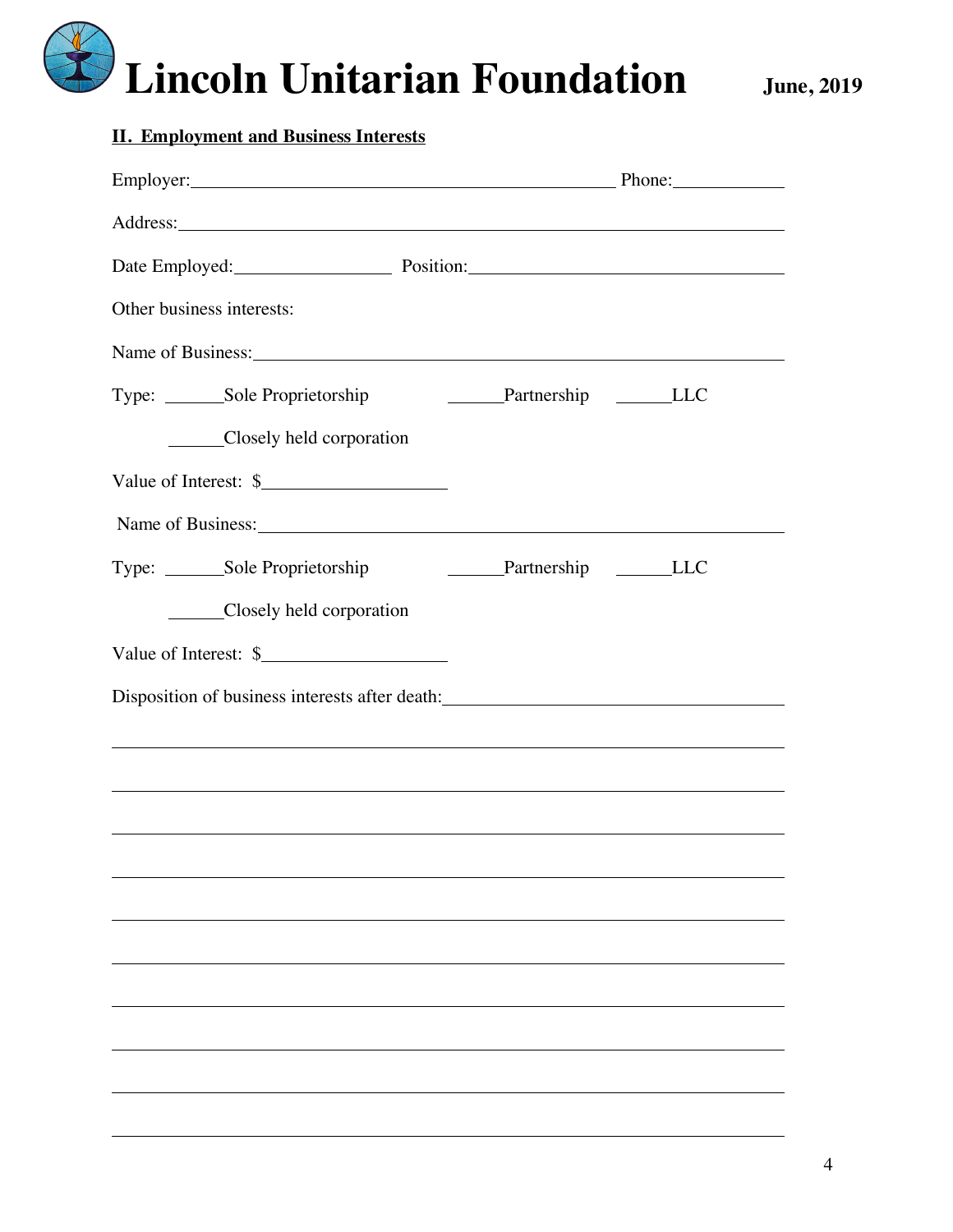

#### **III. Financial Information**

|           | A. Banks                                                                                                                                                                                                                       |               |
|-----------|--------------------------------------------------------------------------------------------------------------------------------------------------------------------------------------------------------------------------------|---------------|
|           | 1) Bank: 2008.                                                                                                                                                                                                                 |               |
|           | Address: Type                                                                                                                                                                                                                  |               |
|           | of Account: Joint Individual                                                                                                                                                                                                   |               |
|           |                                                                                                                                                                                                                                |               |
|           | In Names of: 1988 and 1988 and 1988 and 1988 and 1988 and 1988 and 1988 and 1988 and 1988 and 1988 and 1988 and 1988 and 1988 and 1988 and 1988 and 1988 and 1988 and 1988 and 1988 and 1988 and 1988 and 1988 and 1988 and 19 |               |
| 2)        |                                                                                                                                                                                                                                |               |
|           |                                                                                                                                                                                                                                | $_{\rm Type}$ |
|           | of Account: ______ Joint _______ Individual                                                                                                                                                                                    |               |
|           |                                                                                                                                                                                                                                |               |
|           |                                                                                                                                                                                                                                |               |
|           | B. Certificates of Deposit/Money Market Certificates                                                                                                                                                                           |               |
|           | 1) Bank: $\frac{1}{2}$ Amount: $\frac{1}{2}$                                                                                                                                                                                   |               |
|           |                                                                                                                                                                                                                                |               |
|           | 2) Bank: $\qquad \qquad$ Amount: $\frac{\$}{\$}$                                                                                                                                                                               |               |
|           | Type: Maturity Date:                                                                                                                                                                                                           |               |
|           | 3) Bank: <u>Amount: \$</u> Amount: <u>\$</u>                                                                                                                                                                                   |               |
|           |                                                                                                                                                                                                                                |               |
|           | C. Retirement Benefits Pension plan/profit sharing                                                                                                                                                                             |               |
| $\bullet$ | Pension Plan/Profit Sharing                                                                                                                                                                                                    |               |
|           | Description: New York Contract to the Contract of the Contract of the Contract of the Contract of the Contract of the Contract of the Contract of the Contract of the Contract of the Contract of the Contract of the Contract |               |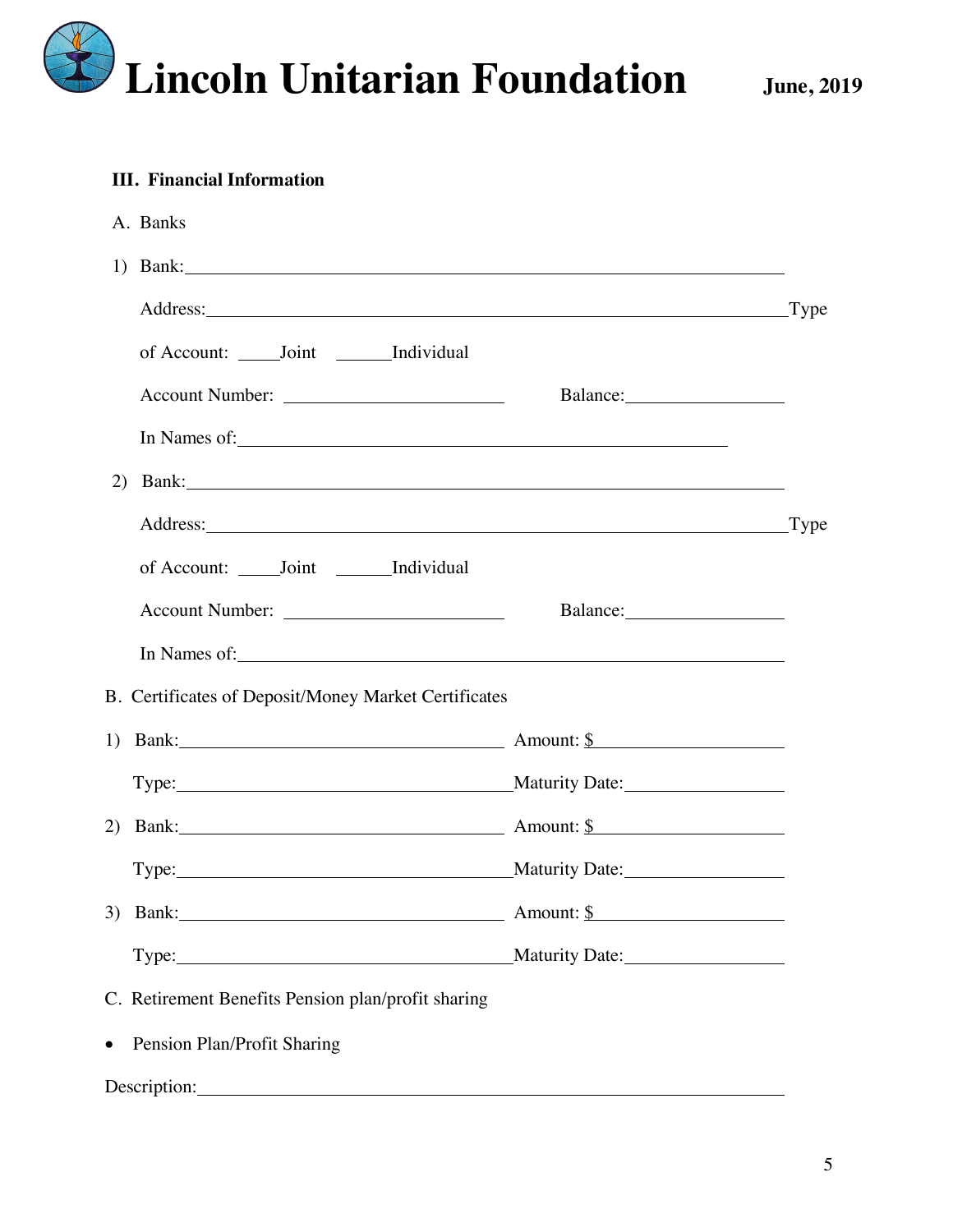| Deferred Compensation Plan            |  |  |
|---------------------------------------|--|--|
|                                       |  |  |
| Years Years                           |  |  |
|                                       |  |  |
|                                       |  |  |
| $IRA/401(K)$ plan, other<br>$\bullet$ |  |  |
| Amount Invested: <u>\$</u>            |  |  |
|                                       |  |  |
|                                       |  |  |
| $IRA/401(K)$ plan, other              |  |  |
| Amount Invested: \$                   |  |  |
|                                       |  |  |
|                                       |  |  |
| $IRA/401(K)$ plan, other              |  |  |
| Amount Invested: \$                   |  |  |
|                                       |  |  |
|                                       |  |  |
| Annuities                             |  |  |
| Source:                               |  |  |
| Investment $\frac{1}{2}$              |  |  |
| Source:                               |  |  |
| Investment \$                         |  |  |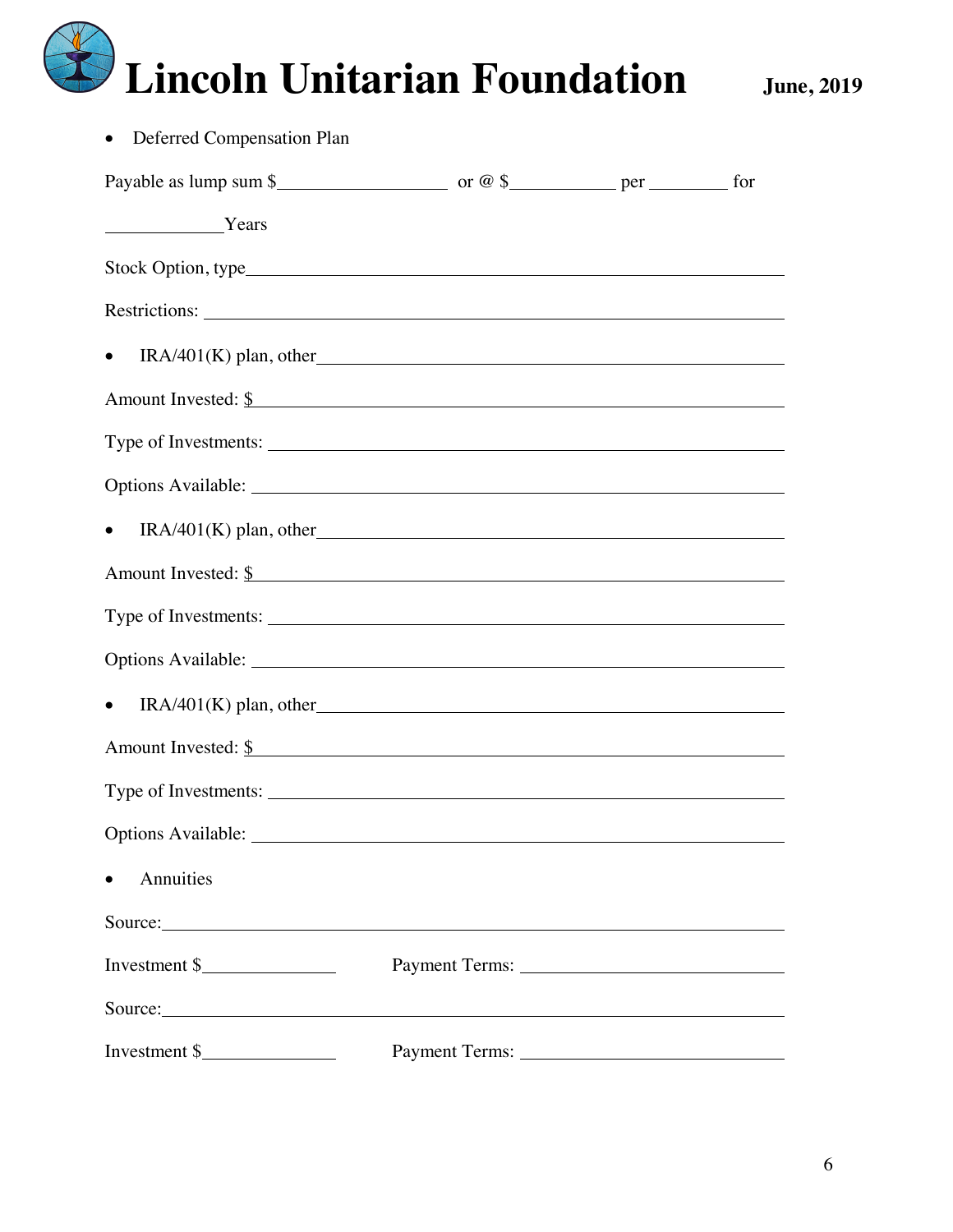| Other Retirement Benefits: 1997 and 1997 and 1997 and 1997 and 1997 and 1997 and 1997 and 1997 and 1997 and 19<br>$\bullet$                                                                                                                 |                                                |  |
|---------------------------------------------------------------------------------------------------------------------------------------------------------------------------------------------------------------------------------------------|------------------------------------------------|--|
| Other Retirement Benefits: New York Channels and School and School and School and School and School and School and School and School and School and School and School and School and School and School and School and School a<br>$\bullet$ |                                                |  |
|                                                                                                                                                                                                                                             |                                                |  |
|                                                                                                                                                                                                                                             |                                                |  |
| <u> 1989 - Johann Stoff, deutscher Stoff, der Stoff, deutscher Stoff, der Stoff, der Stoff, der Stoff, der Stoff, </u>                                                                                                                      |                                                |  |
| <b>IV.</b> Insurance                                                                                                                                                                                                                        |                                                |  |
| A. Life Insurance                                                                                                                                                                                                                           |                                                |  |
| $\bullet$                                                                                                                                                                                                                                   |                                                |  |
|                                                                                                                                                                                                                                             | Face Amount: <u>\$</u> Policy No.: Policy No.: |  |
|                                                                                                                                                                                                                                             | Description of Policy:                         |  |
|                                                                                                                                                                                                                                             | Date of Issue: Premium: Due on:                |  |
|                                                                                                                                                                                                                                             |                                                |  |
|                                                                                                                                                                                                                                             | Beneficiaries: 1st 2nd 2nd                     |  |
|                                                                                                                                                                                                                                             |                                                |  |
|                                                                                                                                                                                                                                             |                                                |  |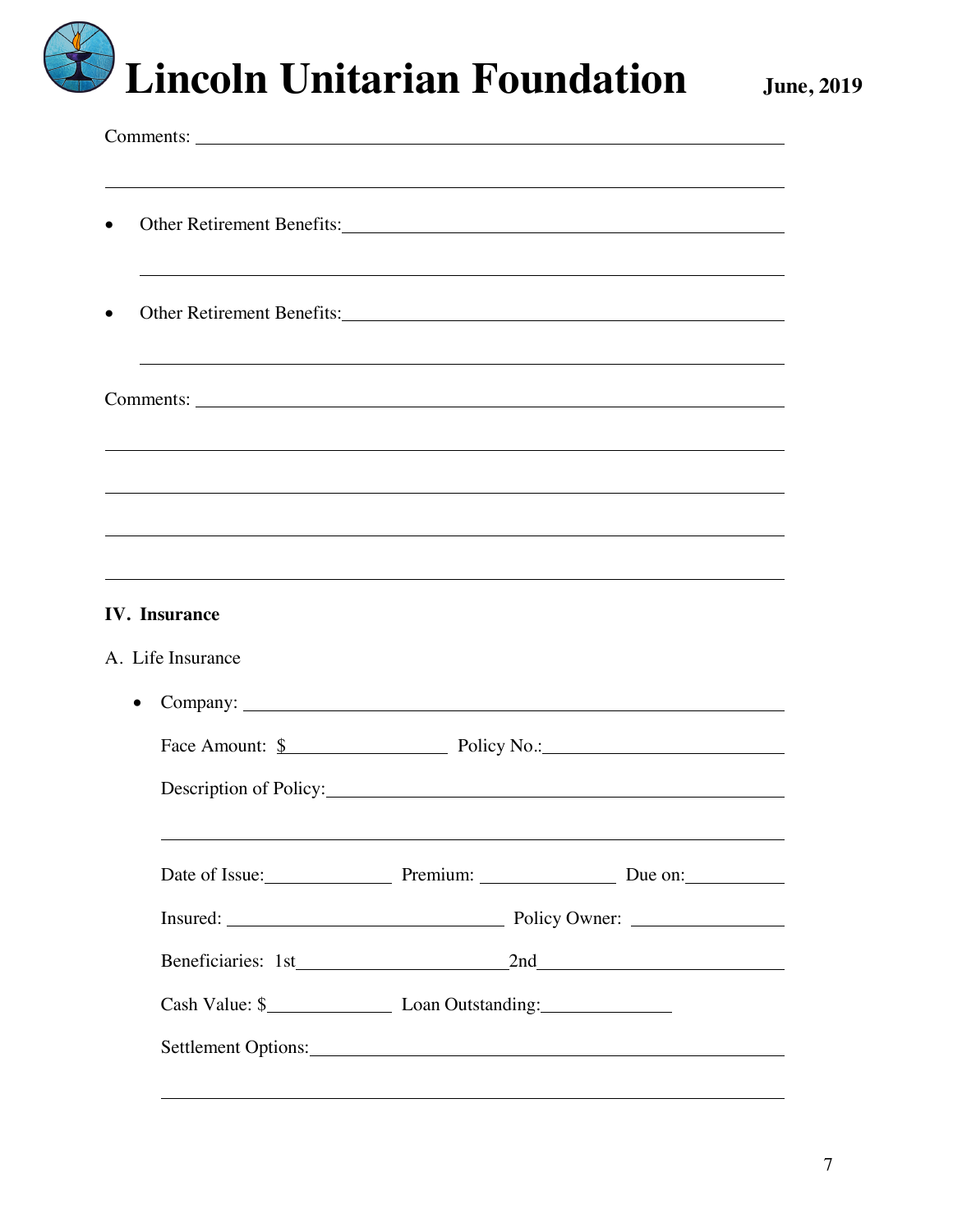|                     | Face Amount: <u>\$</u> Policy No.: Policy No.:                                                                                                                                                                                 |                                              |
|---------------------|--------------------------------------------------------------------------------------------------------------------------------------------------------------------------------------------------------------------------------|----------------------------------------------|
|                     |                                                                                                                                                                                                                                |                                              |
|                     | Date of Issue: Premium: Due on:                                                                                                                                                                                                |                                              |
|                     |                                                                                                                                                                                                                                |                                              |
|                     | Beneficiaries: 1st 2nd 2nd                                                                                                                                                                                                     |                                              |
|                     |                                                                                                                                                                                                                                |                                              |
|                     | Settlement Options: 2000 and 2000 and 2000 and 2000 and 2000 and 2000 and 2000 and 2000 and 2000 and 2000 and 2000 and 2000 and 2000 and 2000 and 2000 and 2000 and 2000 and 2000 and 2000 and 2000 and 2000 and 2000 and 2000 |                                              |
|                     |                                                                                                                                                                                                                                |                                              |
|                     | Face Amount: <u>\$</u> Policy No.: Policy No.:                                                                                                                                                                                 |                                              |
|                     | Description of Policy: Note that the same state of the state of the state of the state of the state of the state of the state of the state of the state of the state of the state of the state of the state of the state of th |                                              |
|                     | ,我们也不会有什么。""我们的人,我们也不会有什么?""我们的人,我们也不会有什么?""我们的人,我们也不会有什么?""我们的人,我们也不会有什么?""我们的人<br>Date of Issue: Premium: Due on:                                                                                                            |                                              |
|                     | Insured: Policy Owner:                                                                                                                                                                                                         |                                              |
| Beneficiaries: 1st_ | 2nd                                                                                                                                                                                                                            |                                              |
|                     |                                                                                                                                                                                                                                |                                              |
|                     | Settlement Options:                                                                                                                                                                                                            |                                              |
|                     |                                                                                                                                                                                                                                | <u> 1989 - Jan Salaman Salaman (j. 1989)</u> |

• Hospitalization: Policy No.:

Company: 2000 Company: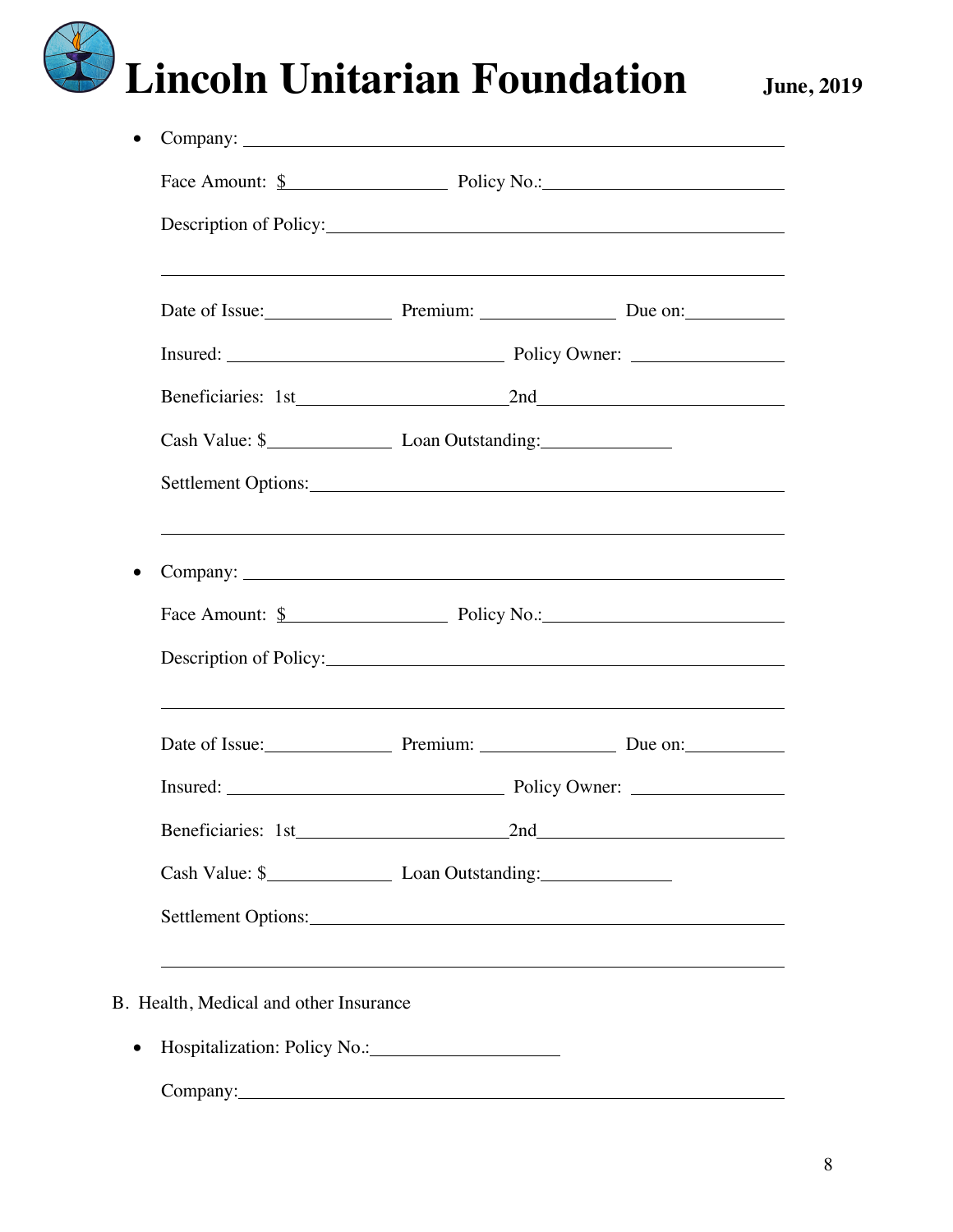|           | Company: Company:                                                                                                                                                                                                              |                     |
|-----------|--------------------------------------------------------------------------------------------------------------------------------------------------------------------------------------------------------------------------------|---------------------|
|           | Major Medical: Policy No.: 1997                                                                                                                                                                                                |                     |
|           |                                                                                                                                                                                                                                |                     |
|           | • Accident and Health: Policy No.: 1998                                                                                                                                                                                        |                     |
|           | Company: Company:                                                                                                                                                                                                              |                     |
|           | General Liability: Policy No.: 1996.                                                                                                                                                                                           |                     |
|           |                                                                                                                                                                                                                                | Company: Company:   |
| $\bullet$ |                                                                                                                                                                                                                                |                     |
|           | Company: Company:                                                                                                                                                                                                              |                     |
|           |                                                                                                                                                                                                                                |                     |
|           |                                                                                                                                                                                                                                | Company: Company:   |
|           |                                                                                                                                                                                                                                |                     |
|           |                                                                                                                                                                                                                                | Policy No.: 2008    |
|           |                                                                                                                                                                                                                                | Description of Car: |
|           |                                                                                                                                                                                                                                |                     |
|           | Description of Car: New York Care and Security and Security and Security and Security and Security and Security and Security and Security and Security and Security and Security and Security and Security and Security and Se |                     |
|           |                                                                                                                                                                                                                                |                     |
|           |                                                                                                                                                                                                                                |                     |
|           | V. Property                                                                                                                                                                                                                    |                     |
|           | A. Residences                                                                                                                                                                                                                  |                     |
|           | Description:                                                                                                                                                                                                                   |                     |
|           |                                                                                                                                                                                                                                |                     |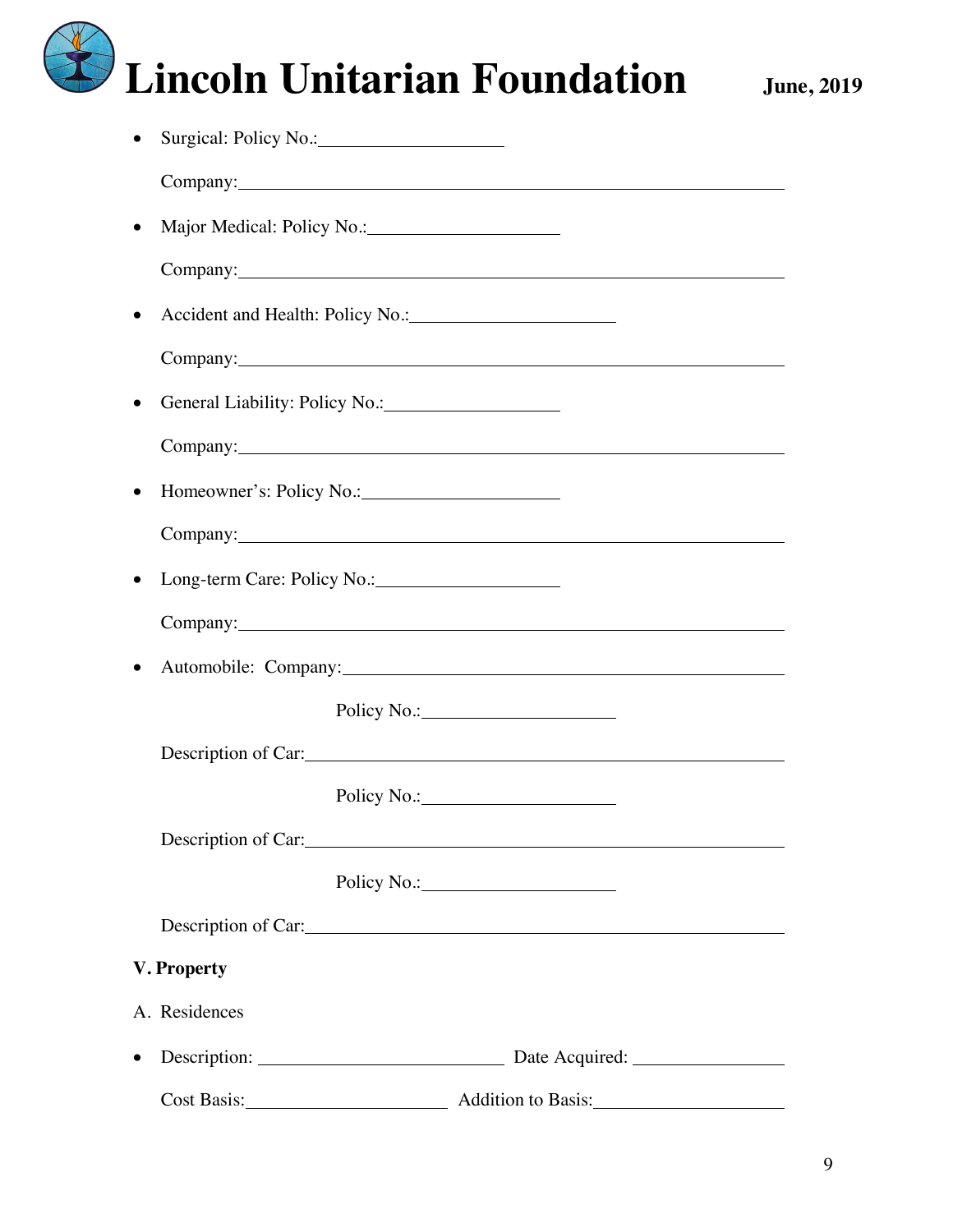|                                  | Current Value: Land \$_______________+ Building: \$_______________________________  |
|----------------------------------|-------------------------------------------------------------------------------------|
|                                  |                                                                                     |
|                                  |                                                                                     |
|                                  |                                                                                     |
|                                  | Held: ___________Jointly _______Community _________Tenants in Common                |
|                                  | Names of other owners and percent contributed by each:                              |
|                                  |                                                                                     |
|                                  |                                                                                     |
|                                  | Current Value: Land \$_______________+ Building: \$________________________________ |
|                                  |                                                                                     |
|                                  |                                                                                     |
|                                  |                                                                                     |
|                                  | Held: ___________Jointly ______Community ________Tenants in Common                  |
|                                  | Names of other owners and percent contributed by each:                              |
| <b>B.</b> Investment Real Estate | ,我们也不会有什么。""我们的人,我们也不会有什么?""我们的人,我们也不会有什么?""我们的人,我们的人,我们的人,我们的人,我们的人,我们的人,我们的人,我    |
|                                  | Description: Description: Date Acquired:                                            |
|                                  |                                                                                     |
|                                  | Current Value: Land \$________________+ Building: \$_______________________________ |
|                                  |                                                                                     |
|                                  |                                                                                     |
|                                  |                                                                                     |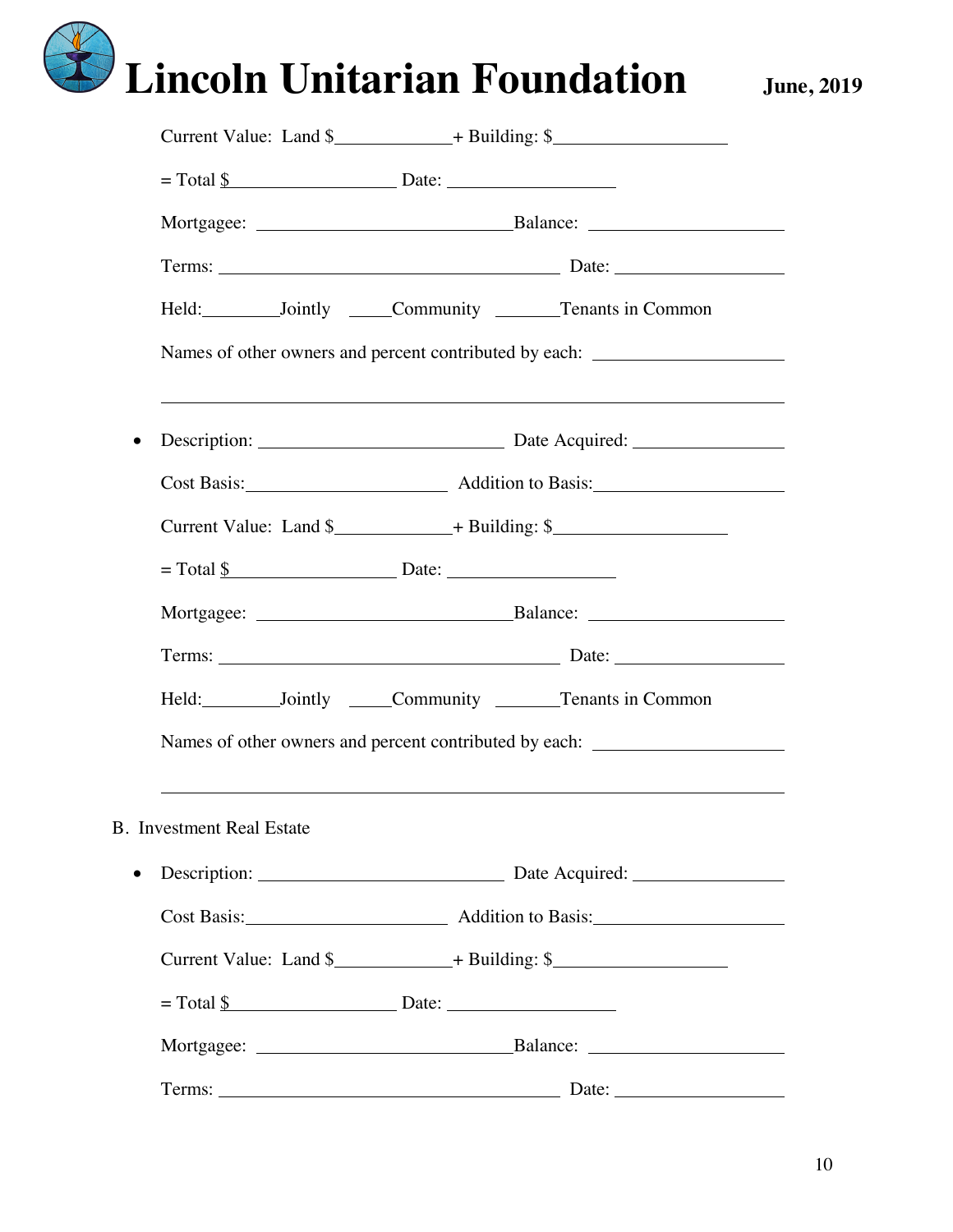|         | Held: ___________Jointly _______Community _________Tenants in Common             |  |               |                                |  |                                                                                    |  |
|---------|----------------------------------------------------------------------------------|--|---------------|--------------------------------|--|------------------------------------------------------------------------------------|--|
|         | Names of other owners and percent contributed by each: _________________________ |  |               |                                |  |                                                                                    |  |
|         |                                                                                  |  |               |                                |  |                                                                                    |  |
|         |                                                                                  |  |               |                                |  |                                                                                    |  |
|         |                                                                                  |  |               |                                |  | Current Value: Land \$________________+ Building: \$______________________________ |  |
|         | $= \text{Total } \frac{\mathbf{S}}{\mathbf{S}}$ Date:                            |  |               |                                |  |                                                                                    |  |
|         |                                                                                  |  |               |                                |  |                                                                                    |  |
|         |                                                                                  |  |               |                                |  |                                                                                    |  |
|         |                                                                                  |  |               |                                |  | Held: ____________Jointly _______Community _________Tenants in Common              |  |
|         |                                                                                  |  |               |                                |  | Names of other owners and percent contributed by each: _________________________   |  |
|         | C. Personal Property                                                             |  |               |                                |  |                                                                                    |  |
|         | <b>Stocks and Bonds</b>                                                          |  |               |                                |  |                                                                                    |  |
| Company |                                                                                  |  | <b>Shares</b> | Cost Basis                     |  | Date Acquired                                                                      |  |
|         |                                                                                  |  |               | <u> Alexandria de la conte</u> |  |                                                                                    |  |
|         |                                                                                  |  |               |                                |  |                                                                                    |  |
|         |                                                                                  |  |               |                                |  |                                                                                    |  |
|         |                                                                                  |  |               |                                |  |                                                                                    |  |
|         |                                                                                  |  |               |                                |  |                                                                                    |  |
|         |                                                                                  |  |               |                                |  |                                                                                    |  |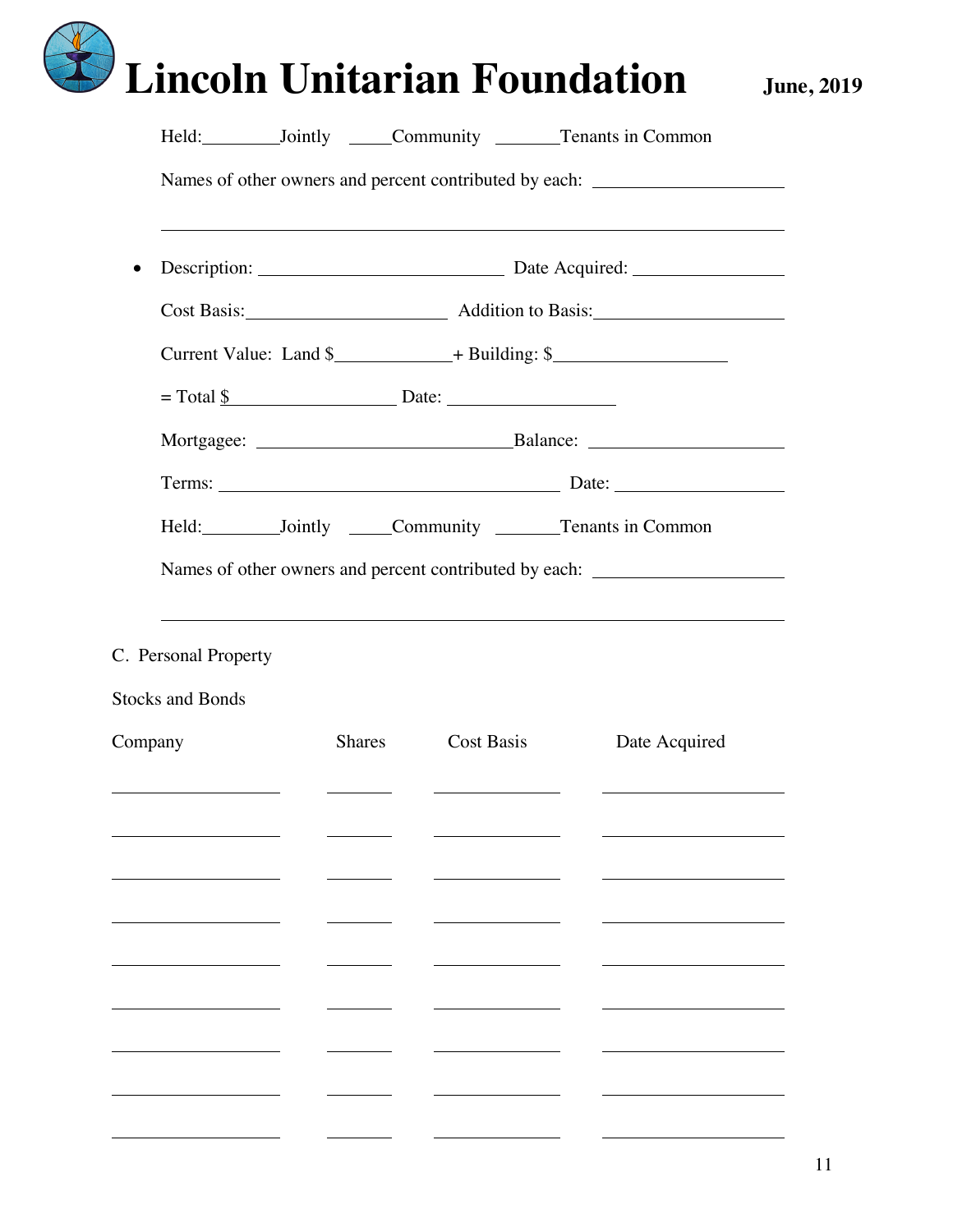|                                                                                                                      | Total Cost Basis: \$                                                                                                                                                                                                          |                                                                                                                         |                                                                                                                                                                                                                                      |                                   |
|----------------------------------------------------------------------------------------------------------------------|-------------------------------------------------------------------------------------------------------------------------------------------------------------------------------------------------------------------------------|-------------------------------------------------------------------------------------------------------------------------|--------------------------------------------------------------------------------------------------------------------------------------------------------------------------------------------------------------------------------------|-----------------------------------|
| <b>Mutual Funds</b>                                                                                                  |                                                                                                                                                                                                                               |                                                                                                                         |                                                                                                                                                                                                                                      |                                   |
| Company                                                                                                              |                                                                                                                                                                                                                               | <b>Shares</b>                                                                                                           | Cost Basis                                                                                                                                                                                                                           | Date Acquired                     |
| <u> 1980 - Johann Barbara, martin a</u>                                                                              |                                                                                                                                                                                                                               |                                                                                                                         |                                                                                                                                                                                                                                      |                                   |
| <u> 1989 - Andrea Andrew Maria Barat (</u>                                                                           |                                                                                                                                                                                                                               | <u>and the state of the state</u>                                                                                       | <u> Alexandria de la contextual de la contextual de la contextual de la contextual de la contextual de la contextual de la contextual de la contextual de la contextual de la contextual de la contextual de la contextual de la</u> |                                   |
|                                                                                                                      |                                                                                                                                                                                                                               | $\sim$ $\sim$                                                                                                           |                                                                                                                                                                                                                                      |                                   |
|                                                                                                                      |                                                                                                                                                                                                                               |                                                                                                                         |                                                                                                                                                                                                                                      |                                   |
| <u> 1989 - Johann Barbara, martin a</u>                                                                              |                                                                                                                                                                                                                               | <u> Albanya di Barat Barat di Barat Barat di Barat di Barat di Barat di Barat di Barat di Barat di Barat di Barat d</u> |                                                                                                                                                                                                                                      | <u> Albanya (Albanya Albanya)</u> |
|                                                                                                                      |                                                                                                                                                                                                                               |                                                                                                                         |                                                                                                                                                                                                                                      |                                   |
| <u> 1980 - Jan Barbara Barbara, prima popular popular popular popular popular popular popular popular popular po</u> |                                                                                                                                                                                                                               |                                                                                                                         | <u> 1980 - John Stone, amerikansk politiker (d. 1980)</u>                                                                                                                                                                            | <u> Alexandro de la conte</u>     |
|                                                                                                                      | Total Cost Basis: \$                                                                                                                                                                                                          |                                                                                                                         |                                                                                                                                                                                                                                      |                                   |
| U.S. Bonds                                                                                                           |                                                                                                                                                                                                                               |                                                                                                                         |                                                                                                                                                                                                                                      |                                   |
| Type                                                                                                                 | Face Amount Issue Date                                                                                                                                                                                                        |                                                                                                                         |                                                                                                                                                                                                                                      | <b>Maturity Date</b>              |
|                                                                                                                      | $s$ and $s$ and $s$ and $s$ and $s$ and $s$ and $s$ and $s$ and $s$ and $s$ and $s$ and $s$ and $s$ and $s$ and $s$ and $s$ and $s$ and $s$ and $s$ and $s$ and $s$ and $s$ and $s$ and $s$ and $s$ and $s$ and $s$ and $s$ a |                                                                                                                         |                                                                                                                                                                                                                                      |                                   |
|                                                                                                                      |                                                                                                                                                                                                                               |                                                                                                                         |                                                                                                                                                                                                                                      |                                   |
|                                                                                                                      | $\frac{1}{2}$                                                                                                                                                                                                                 |                                                                                                                         |                                                                                                                                                                                                                                      |                                   |
|                                                                                                                      |                                                                                                                                                                                                                               |                                                                                                                         |                                                                                                                                                                                                                                      |                                   |
|                                                                                                                      | \$                                                                                                                                                                                                                            |                                                                                                                         | <u>and the community of the community of the community of the community of the community of the community of the community of the community of the community of the community of the community of the community of the community</u> |                                   |
|                                                                                                                      |                                                                                                                                                                                                                               |                                                                                                                         |                                                                                                                                                                                                                                      |                                   |
|                                                                                                                      |                                                                                                                                                                                                                               |                                                                                                                         |                                                                                                                                                                                                                                      |                                   |
|                                                                                                                      | $s$ and $s$ and $s$ and $s$ and $s$ and $s$ and $s$ and $s$ and $s$ and $s$ and $s$ and $s$ and $s$ and $s$ and $s$ and $s$ and $s$ and $s$ and $s$ and $s$ and $s$ and $s$ and $s$ and $s$ and $s$ and $s$ and $s$ and $s$ a |                                                                                                                         |                                                                                                                                                                                                                                      |                                   |
|                                                                                                                      |                                                                                                                                                                                                                               |                                                                                                                         |                                                                                                                                                                                                                                      |                                   |
|                                                                                                                      | Tangible Assets/ Collections                                                                                                                                                                                                  |                                                                                                                         |                                                                                                                                                                                                                                      |                                   |
| Type                                                                                                                 |                                                                                                                                                                                                                               |                                                                                                                         | Cost Basis                                                                                                                                                                                                                           | <b>Acquired Date</b>              |
|                                                                                                                      |                                                                                                                                                                                                                               |                                                                                                                         | \$                                                                                                                                                                                                                                   |                                   |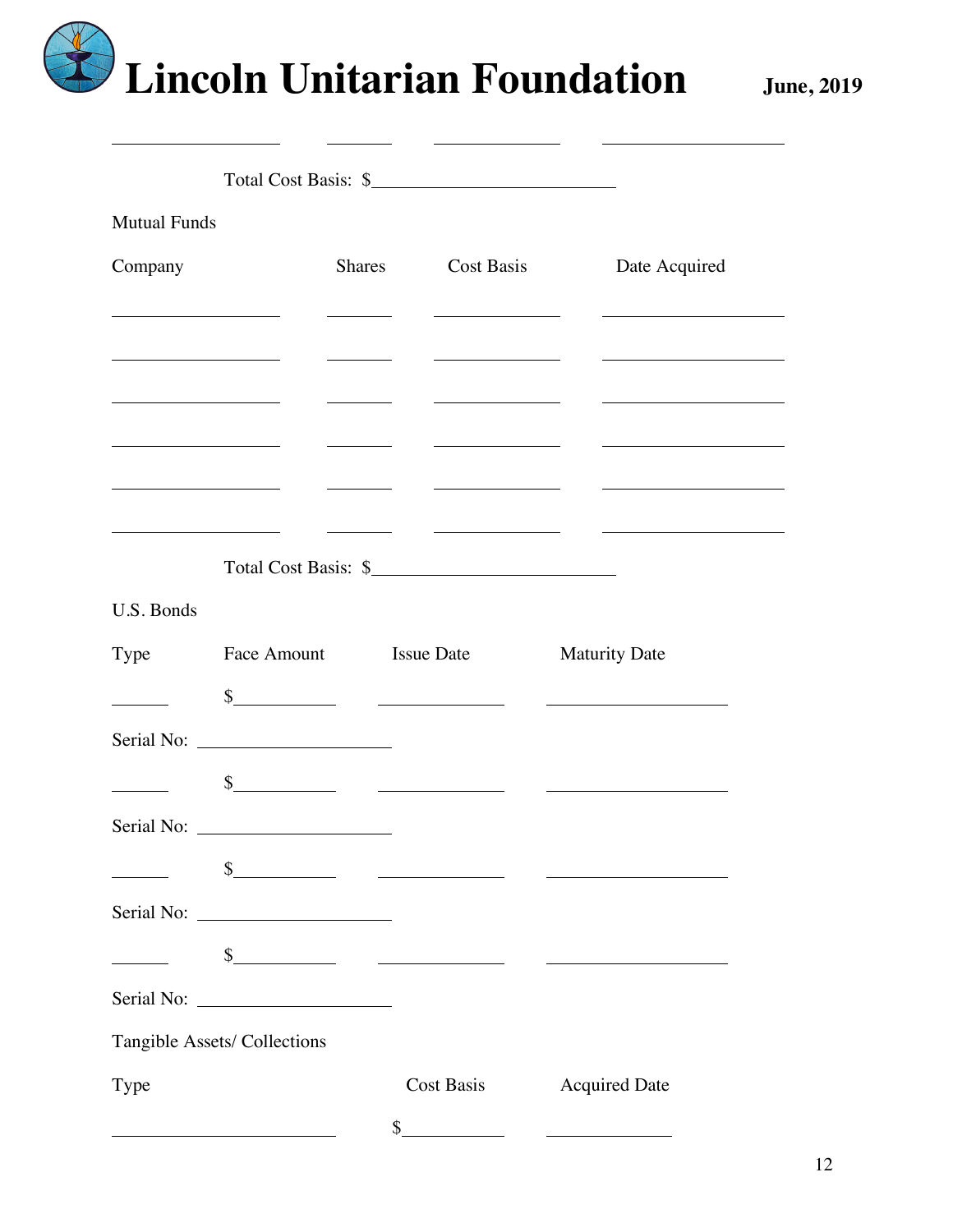| <u> 1989 - Johann Barbara, martin amerikan basar dan basa dan basa dan basa dalam basa dalam basa dalam basa dan</u>                                                                                                                          | $\frac{1}{2}$ $\frac{1}{2}$ $\frac{1}{2}$ $\frac{1}{2}$ $\frac{1}{2}$ $\frac{1}{2}$ $\frac{1}{2}$ $\frac{1}{2}$ $\frac{1}{2}$ $\frac{1}{2}$ $\frac{1}{2}$ $\frac{1}{2}$ $\frac{1}{2}$ $\frac{1}{2}$ $\frac{1}{2}$ $\frac{1}{2}$ $\frac{1}{2}$ $\frac{1}{2}$ $\frac{1}{2}$ $\frac{1}{2}$ $\frac{1}{2}$ $\frac{1}{2}$ |  |
|-----------------------------------------------------------------------------------------------------------------------------------------------------------------------------------------------------------------------------------------------|---------------------------------------------------------------------------------------------------------------------------------------------------------------------------------------------------------------------------------------------------------------------------------------------------------------------|--|
| <u> 1980 - Johann Barbara, martin amerikan basar dan basar dalam basar dalam basar dalam basar dalam basar dalam</u><br><u> 1989 - Johann Barbara, martin amerikan basar dan basa dan basa dan basa dalam basa dalam basa dalam basa dala</u> | $\frac{1}{2}$<br>$s$ and $s$ and $s$ and $s$ and $s$ and $s$ and $s$ and $s$ and $s$ and $s$ and $s$ and $s$ and $s$ and $s$ and $s$ and $s$ and $s$ and $s$ and $s$ and $s$ and $s$ and $s$ and $s$ and $s$ and $s$ and $s$ and $s$ and $s$ a                                                                      |  |
| Trusts                                                                                                                                                                                                                                        |                                                                                                                                                                                                                                                                                                                     |  |
|                                                                                                                                                                                                                                               | Trustee: Phone: Phone:                                                                                                                                                                                                                                                                                              |  |
|                                                                                                                                                                                                                                               | Address: <u>example and the set of the set of the set of the set of the set of the set of the set of the set of the set of the set of the set of the set of the set of the set of the set of the set of the set of the set of th</u>                                                                                |  |
|                                                                                                                                                                                                                                               |                                                                                                                                                                                                                                                                                                                     |  |
|                                                                                                                                                                                                                                               |                                                                                                                                                                                                                                                                                                                     |  |
|                                                                                                                                                                                                                                               |                                                                                                                                                                                                                                                                                                                     |  |
|                                                                                                                                                                                                                                               |                                                                                                                                                                                                                                                                                                                     |  |
|                                                                                                                                                                                                                                               | Revocable Irrevocable Estimated Value\$                                                                                                                                                                                                                                                                             |  |
|                                                                                                                                                                                                                                               |                                                                                                                                                                                                                                                                                                                     |  |
|                                                                                                                                                                                                                                               | Trustee: Phone: Phone:                                                                                                                                                                                                                                                                                              |  |
|                                                                                                                                                                                                                                               |                                                                                                                                                                                                                                                                                                                     |  |
|                                                                                                                                                                                                                                               |                                                                                                                                                                                                                                                                                                                     |  |
|                                                                                                                                                                                                                                               | Address: <u>Quarterial and the contract of the contract of the contract of the contract of the contract of the contract of the contract of the contract of the contract of the contract of the contract of the contract of the c</u>                                                                                |  |
|                                                                                                                                                                                                                                               |                                                                                                                                                                                                                                                                                                                     |  |
|                                                                                                                                                                                                                                               |                                                                                                                                                                                                                                                                                                                     |  |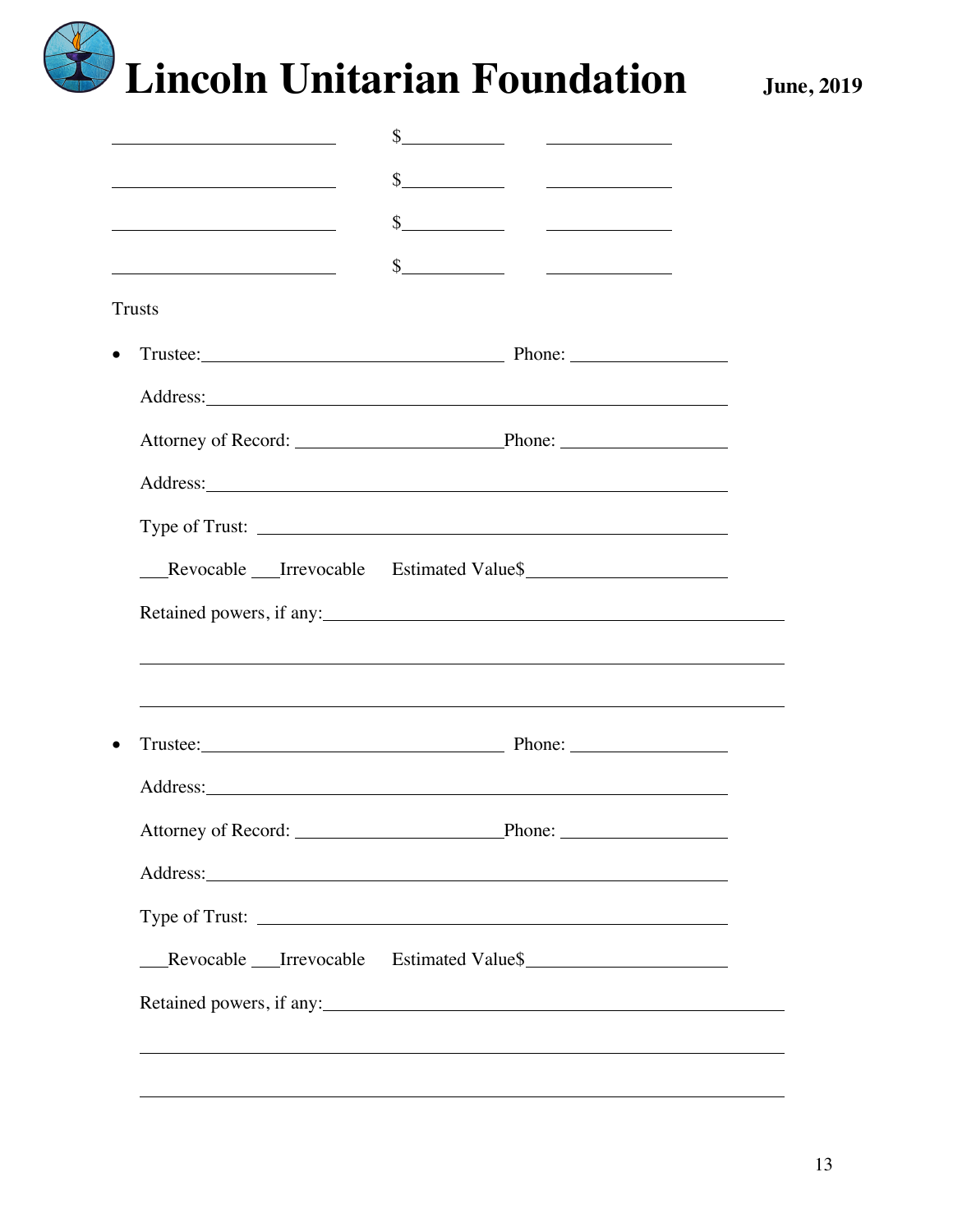#### 14

| $\bullet$              | Trustee: Phone: Phone:                                                                                                                                                                                                              |  |
|------------------------|-------------------------------------------------------------------------------------------------------------------------------------------------------------------------------------------------------------------------------------|--|
|                        | Address: <u>Address</u> and the contract of the contract of the contract of the contract of the contract of the contract of the contract of the contract of the contract of the contract of the contract of the contract of the con |  |
|                        | Attorney of Record: Phone: Phone:                                                                                                                                                                                                   |  |
|                        |                                                                                                                                                                                                                                     |  |
|                        |                                                                                                                                                                                                                                     |  |
|                        | Revocable Irrevocable Estimated Value\$                                                                                                                                                                                             |  |
|                        | Retained powers, if any:                                                                                                                                                                                                            |  |
|                        |                                                                                                                                                                                                                                     |  |
|                        |                                                                                                                                                                                                                                     |  |
| <b>VI. Obligations</b> |                                                                                                                                                                                                                                     |  |
| A. Accounts Receivable |                                                                                                                                                                                                                                     |  |
| $\bullet$              | Due From: New York 1989 and 2008 and 2008 and 2008 and 2008 and 2008 and 2008 and 2008 and 2008 and 2008 and 2008 and 2008 and 2008 and 2008 and 2008 and 2008 and 2008 and 2008 and 2008 and 2008 and 2008 and 2008 and 2008       |  |
|                        |                                                                                                                                                                                                                                     |  |
|                        |                                                                                                                                                                                                                                     |  |
|                        | Comments: Comments: Comments: Comments: Comments: Comments: Comments: Comments: Comments: Comments: Comments: Comments: Comments: Comments: Comments: Comments: Comments: Comments: Comments: Comments: Comments: Comments: Co      |  |
| $\bullet$              | Due From: <u>New York: Phone:</u> Phone: Phone:                                                                                                                                                                                     |  |
|                        |                                                                                                                                                                                                                                     |  |
|                        |                                                                                                                                                                                                                                     |  |
| $\bullet$              | Comments: <u>comments</u> and comments and comments are continued as a series of the continued and continued and continued and continued and continued and continued and continued and continued and continued and continued and co |  |
|                        | Due From: Due From: 2008 Phone: 2008 Phone:                                                                                                                                                                                         |  |
|                        |                                                                                                                                                                                                                                     |  |
|                        |                                                                                                                                                                                                                                     |  |
|                        | Comments: Comments:                                                                                                                                                                                                                 |  |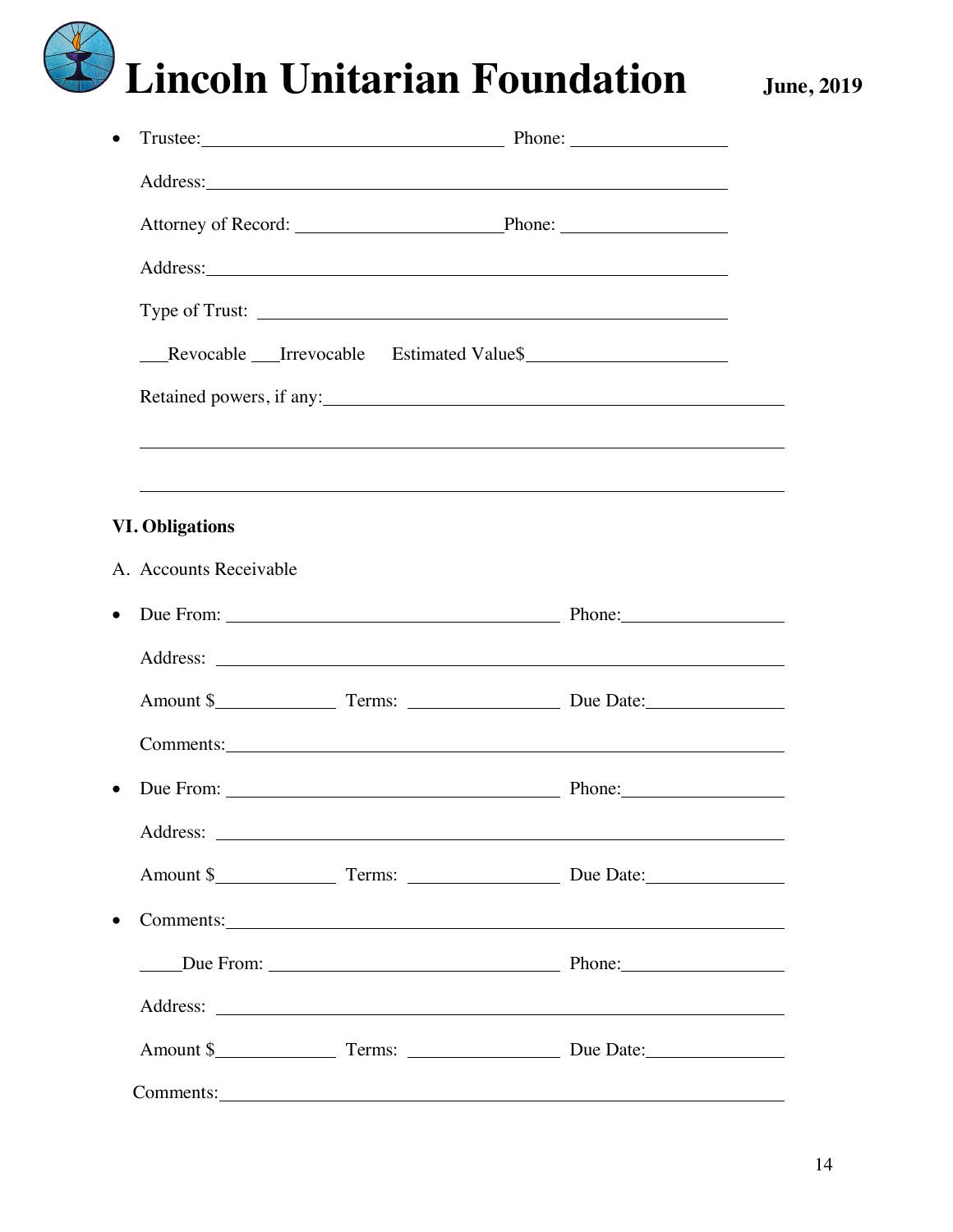B. Liabilities

| $\bullet$ |                                                                                                                                                                                                                                |  |
|-----------|--------------------------------------------------------------------------------------------------------------------------------------------------------------------------------------------------------------------------------|--|
|           |                                                                                                                                                                                                                                |  |
|           |                                                                                                                                                                                                                                |  |
|           | Comments: Comments:                                                                                                                                                                                                            |  |
| $\bullet$ |                                                                                                                                                                                                                                |  |
|           |                                                                                                                                                                                                                                |  |
|           |                                                                                                                                                                                                                                |  |
| $\bullet$ | Comments: Due                                                                                                                                                                                                                  |  |
|           |                                                                                                                                                                                                                                |  |
|           |                                                                                                                                                                                                                                |  |
|           |                                                                                                                                                                                                                                |  |
|           | Comments: Note of the Comments of the Comments of the Comments of the Comments of the Comments of the Comments of the Comments of the Comments of the Comments of the Comments of the Comments of the Comments of the Comments |  |
|           |                                                                                                                                                                                                                                |  |
|           |                                                                                                                                                                                                                                |  |
|           | C. Claims or Lawsuits                                                                                                                                                                                                          |  |
|           | The following claims or lawsuits are pending: ___________________________________                                                                                                                                              |  |
|           |                                                                                                                                                                                                                                |  |
|           |                                                                                                                                                                                                                                |  |
|           |                                                                                                                                                                                                                                |  |
|           |                                                                                                                                                                                                                                |  |
|           |                                                                                                                                                                                                                                |  |
|           | Phone: $\qquad \qquad$                                                                                                                                                                                                         |  |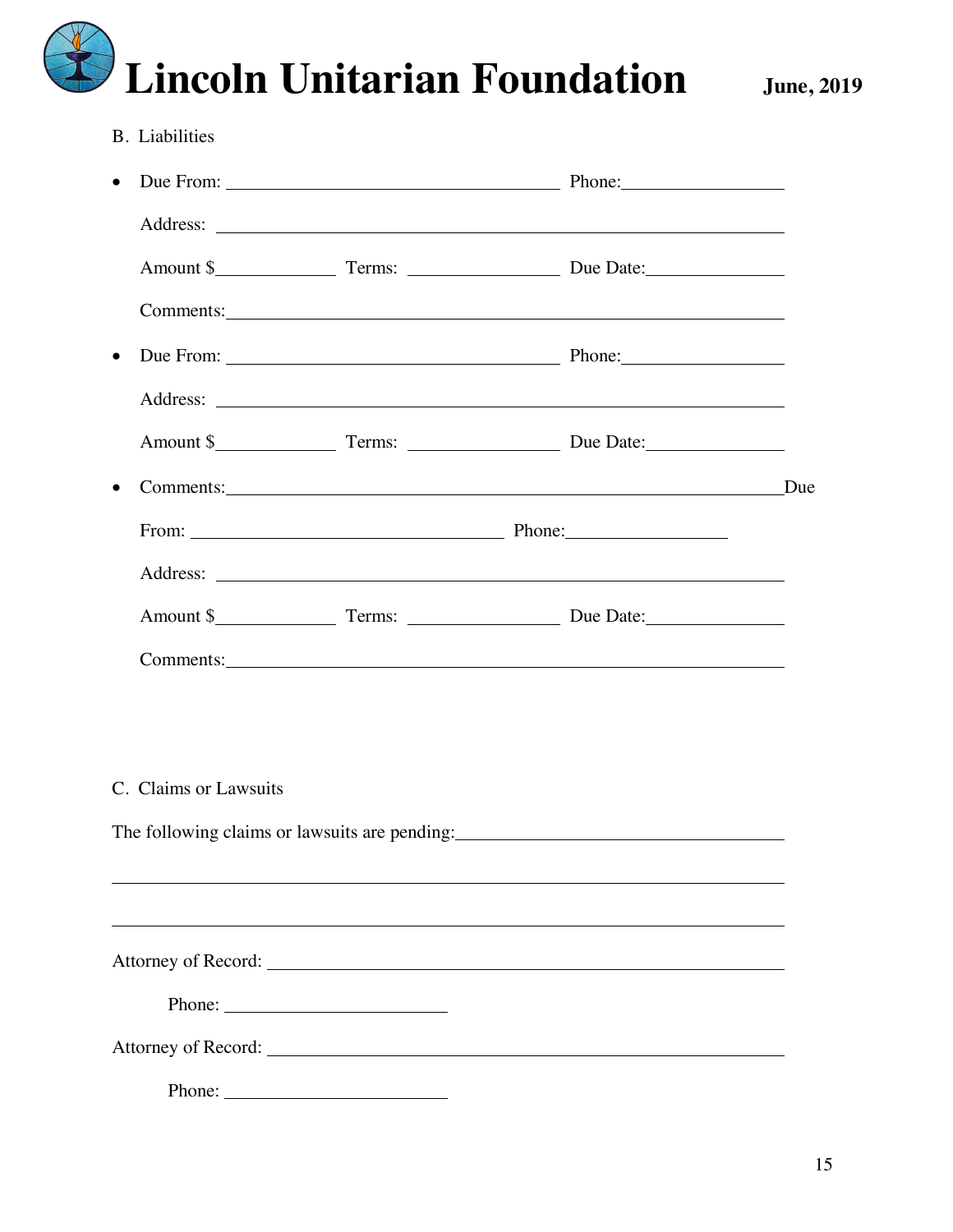#### D. Credit Cards

| Company                                                                                                             | <b>Account Number</b>                                                                                                  | Line of Credit                                                                                                                                                                                                                                                                                                      |
|---------------------------------------------------------------------------------------------------------------------|------------------------------------------------------------------------------------------------------------------------|---------------------------------------------------------------------------------------------------------------------------------------------------------------------------------------------------------------------------------------------------------------------------------------------------------------------|
| <u> 1989 - Johann Barbara, martin d</u>                                                                             |                                                                                                                        | $\frac{1}{2}$                                                                                                                                                                                                                                                                                                       |
| <u> 1980 - Johann Barn, mars eta bainar eta baina eta baina eta baina eta baina eta baina eta baina eta baina e</u> | <u> 1989 - Johann Stoff, deutscher Stoffen und der Stoffen und der Stoffen und der Stoffen und der Stoffen und der</u> | $\frac{1}{2}$                                                                                                                                                                                                                                                                                                       |
| <u> 1989 - Johann Barn, fransk politik (d. 1989)</u>                                                                | <u> 1980 - Johann Barbara, martxa alemaniar amerikan a</u>                                                             | $\frac{1}{2}$                                                                                                                                                                                                                                                                                                       |
|                                                                                                                     |                                                                                                                        | $\frac{1}{2}$                                                                                                                                                                                                                                                                                                       |
| the contract of the contract of the contract of the contract of the contract of                                     | <u> 1989 - Johann Barbara, martin amerikan basar da</u>                                                                | $\frac{1}{2}$                                                                                                                                                                                                                                                                                                       |
| <b>VII Location of Important Papers</b>                                                                             |                                                                                                                        |                                                                                                                                                                                                                                                                                                                     |
|                                                                                                                     | Vital Statistics: National Contract of the Statistics: National Contract of the Statistics:                            |                                                                                                                                                                                                                                                                                                                     |
|                                                                                                                     |                                                                                                                        |                                                                                                                                                                                                                                                                                                                     |
|                                                                                                                     |                                                                                                                        |                                                                                                                                                                                                                                                                                                                     |
|                                                                                                                     |                                                                                                                        |                                                                                                                                                                                                                                                                                                                     |
|                                                                                                                     |                                                                                                                        |                                                                                                                                                                                                                                                                                                                     |
|                                                                                                                     |                                                                                                                        | ,我们也不能会有一个人的事情。""我们的人们是不是我们的人,我们也不能会有一个人的人,我们也不能会有一个人的人,我们也不能会有一个人的人,我们也不能会有一个人的人<br>Bank Books: New York School and School and School and School and School and School and School and School and School and School and School and School and School and School and School and School and School and School and Sch |
|                                                                                                                     |                                                                                                                        |                                                                                                                                                                                                                                                                                                                     |
| <b>Business Agreements:</b>                                                                                         |                                                                                                                        |                                                                                                                                                                                                                                                                                                                     |
|                                                                                                                     |                                                                                                                        |                                                                                                                                                                                                                                                                                                                     |
|                                                                                                                     | ,我们也不会有什么。""我们的人,我们也不会有什么?""我们的人,我们也不会有什么?""我们的人,我们也不会有什么?""我们的人,我们也不会有什么?""我们的人                                       |                                                                                                                                                                                                                                                                                                                     |
|                                                                                                                     |                                                                                                                        |                                                                                                                                                                                                                                                                                                                     |
|                                                                                                                     |                                                                                                                        |                                                                                                                                                                                                                                                                                                                     |
|                                                                                                                     | Charitable Documents:                                                                                                  |                                                                                                                                                                                                                                                                                                                     |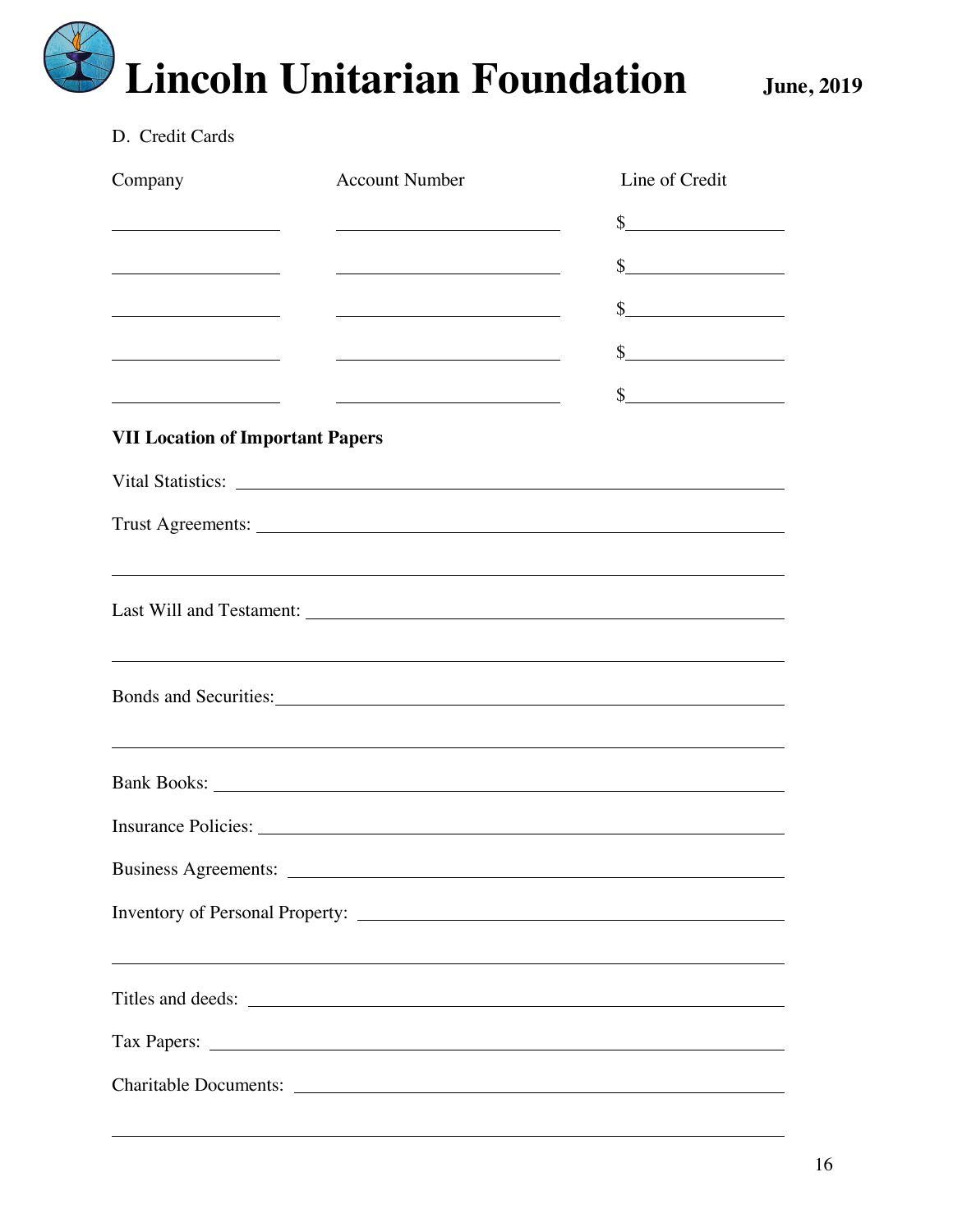|           | <b>VIII. Personal Advisors</b>                                                                                                                                                                                                 |                                                                                                                                                                                                                                      |  |
|-----------|--------------------------------------------------------------------------------------------------------------------------------------------------------------------------------------------------------------------------------|--------------------------------------------------------------------------------------------------------------------------------------------------------------------------------------------------------------------------------------|--|
|           | Physician: New York Changes and the Changes of the Changes of the Changes of the Changes of the Changes of the Changes of the Changes of the Changes of the Changes of the Changes of the Changes of the Changes of the Change |                                                                                                                                                                                                                                      |  |
|           |                                                                                                                                                                                                                                | Address: <u>Address</u> and the contract of the contract of the contract of the contract of the contract of the contract of the contract of the contract of the contract of the contract of the contract of the contract of the con  |  |
|           |                                                                                                                                                                                                                                |                                                                                                                                                                                                                                      |  |
|           |                                                                                                                                                                                                                                | Physician: <u>contract and contract and contract and contract and contract and contract and contract and contract and contract and contract and contract and contract and contract and contract and contract and contract and co</u> |  |
|           |                                                                                                                                                                                                                                |                                                                                                                                                                                                                                      |  |
|           |                                                                                                                                                                                                                                |                                                                                                                                                                                                                                      |  |
|           |                                                                                                                                                                                                                                | Clergy Person: Note that the contract of the contract of the contract of the contract of the contract of the contract of the contract of the contract of the contract of the contract of the contract of the contract of the c       |  |
|           |                                                                                                                                                                                                                                |                                                                                                                                                                                                                                      |  |
|           | Phone: 2008                                                                                                                                                                                                                    |                                                                                                                                                                                                                                      |  |
|           |                                                                                                                                                                                                                                |                                                                                                                                                                                                                                      |  |
|           |                                                                                                                                                                                                                                |                                                                                                                                                                                                                                      |  |
|           | Phone:                                                                                                                                                                                                                         |                                                                                                                                                                                                                                      |  |
|           | Accountant: New York Counter and Second Second Second Second Second Second Second Second Second Second Second Second Second Second Second Second Second Second Second Second Second Second Second Second Second Second Second  |                                                                                                                                                                                                                                      |  |
|           |                                                                                                                                                                                                                                |                                                                                                                                                                                                                                      |  |
|           | Phone: 2008                                                                                                                                                                                                                    |                                                                                                                                                                                                                                      |  |
| $\bullet$ | Insurance Agent: 1000 million and the state of the state of the state of the state of the state of the state of the state of the state of the state of the state of the state of the state of the state of the state of the st |                                                                                                                                                                                                                                      |  |
|           |                                                                                                                                                                                                                                |                                                                                                                                                                                                                                      |  |
|           |                                                                                                                                                                                                                                |                                                                                                                                                                                                                                      |  |
| $\bullet$ |                                                                                                                                                                                                                                |                                                                                                                                                                                                                                      |  |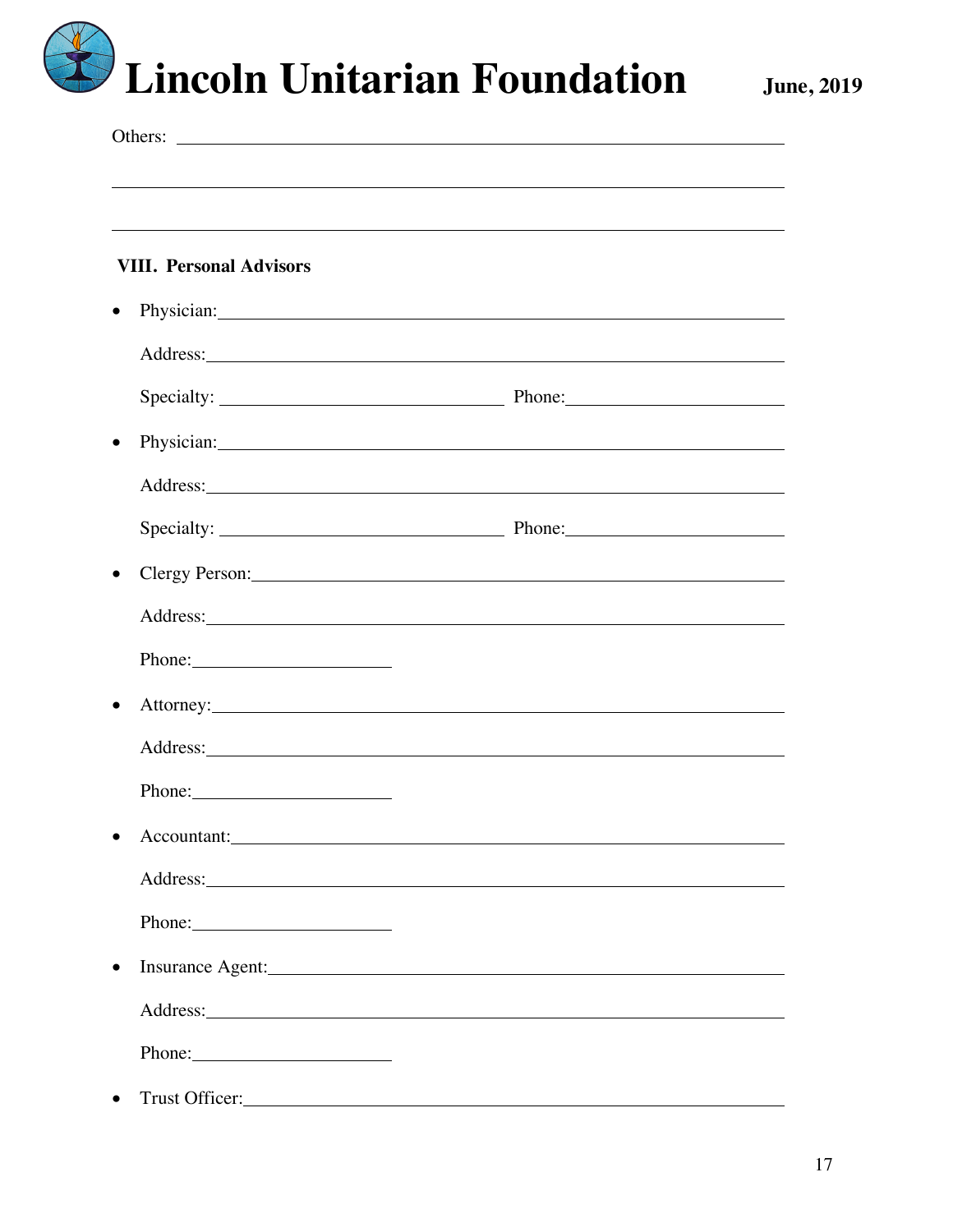|           | Address: <u>example and the set of the set of the set of the set of the set of the set of the set of the set of the set of the set of the set of the set of the set of the set of the set of the set of the set of the set of th</u> |
|-----------|--------------------------------------------------------------------------------------------------------------------------------------------------------------------------------------------------------------------------------------|
|           | Phone: 2000                                                                                                                                                                                                                          |
| $\bullet$ | Investment Broker:                                                                                                                                                                                                                   |
|           |                                                                                                                                                                                                                                      |
|           | Phone:                                                                                                                                                                                                                               |
| $\bullet$ |                                                                                                                                                                                                                                      |
|           |                                                                                                                                                                                                                                      |
|           | Phone:                                                                                                                                                                                                                               |
| $\bullet$ | Other: <u>contract the contract of the contract of the contract of the contract of the contract of the contract of the contract of the contract of the contract of the contract of the contract of the contract of the contract </u> |
|           |                                                                                                                                                                                                                                      |
|           | Phone: 2008                                                                                                                                                                                                                          |
|           | <b>IX. Philanthropic Interests</b>                                                                                                                                                                                                   |
|           | My Principal Philanthropic interests are in the following organizations:                                                                                                                                                             |
|           |                                                                                                                                                                                                                                      |
|           |                                                                                                                                                                                                                                      |
|           |                                                                                                                                                                                                                                      |
|           |                                                                                                                                                                                                                                      |
|           |                                                                                                                                                                                                                                      |
|           |                                                                                                                                                                                                                                      |
|           |                                                                                                                                                                                                                                      |
|           |                                                                                                                                                                                                                                      |
|           | Notes to Executor:                                                                                                                                                                                                                   |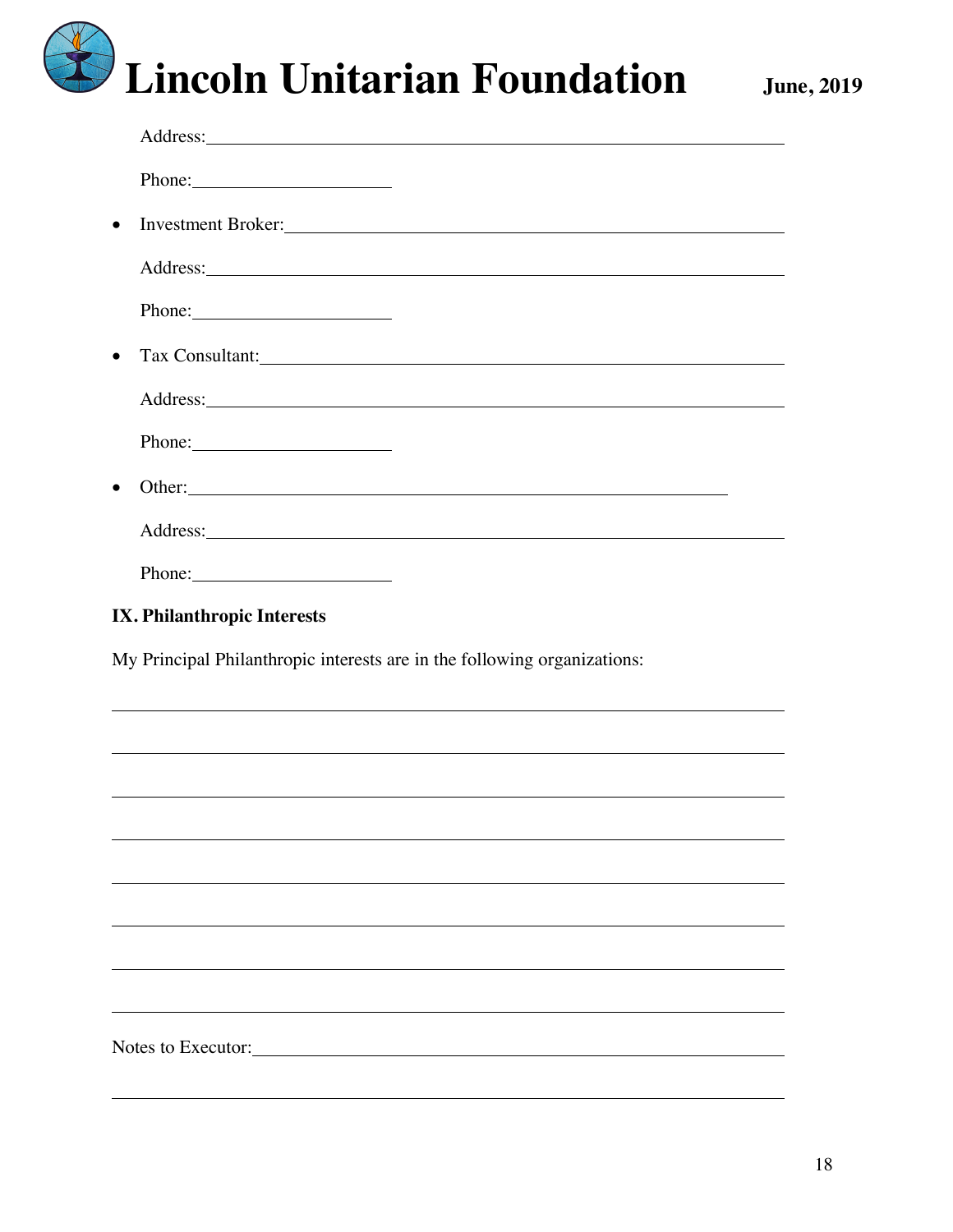

|           | <b>X.</b> Last Will and Testament                                                                                                                                                                                              |         |
|-----------|--------------------------------------------------------------------------------------------------------------------------------------------------------------------------------------------------------------------------------|---------|
| $\bullet$ | Executor under will:                                                                                                                                                                                                           |         |
|           | Address: Note that the contract of the contract of the contract of the contract of the contract of the contract of the contract of the contract of the contract of the contract of the contract of the contract of the contrac |         |
|           |                                                                                                                                                                                                                                |         |
|           | Alternate: Phone: Phone:                                                                                                                                                                                                       |         |
|           |                                                                                                                                                                                                                                |         |
|           |                                                                                                                                                                                                                                |         |
|           |                                                                                                                                                                                                                                |         |
|           |                                                                                                                                                                                                                                |         |
|           | Alternate: Phone: Phone:                                                                                                                                                                                                       |         |
|           |                                                                                                                                                                                                                                |         |
|           |                                                                                                                                                                                                                                |         |
|           |                                                                                                                                                                                                                                |         |
|           | Phone:                                                                                                                                                                                                                         |         |
|           | Date of last will:<br><u>Date of last will:</u>                                                                                                                                                                                | Codicil |
| $\bullet$ |                                                                                                                                                                                                                                |         |
|           | Phone:                                                                                                                                                                                                                         |         |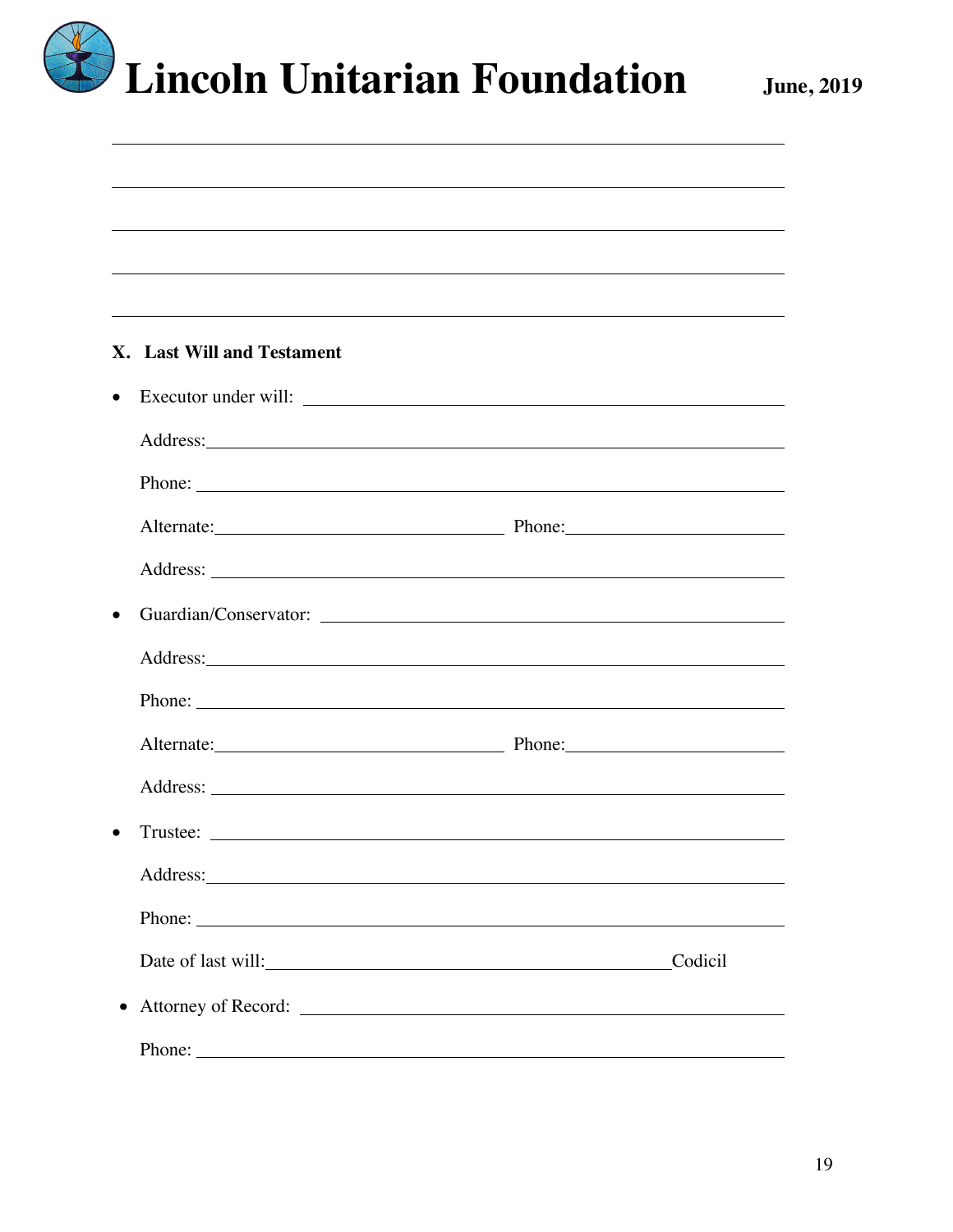| Comments:                                                                                                                                                                                                                          |        |
|------------------------------------------------------------------------------------------------------------------------------------------------------------------------------------------------------------------------------------|--------|
|                                                                                                                                                                                                                                    |        |
|                                                                                                                                                                                                                                    |        |
|                                                                                                                                                                                                                                    |        |
|                                                                                                                                                                                                                                    |        |
| <u> 1989 - Johann Stoff, amerikansk politiker (* 1908)</u>                                                                                                                                                                         |        |
|                                                                                                                                                                                                                                    |        |
|                                                                                                                                                                                                                                    |        |
| <u>and the state of the state of the state of the state of the state of the state of the state of the state of th</u>                                                                                                              |        |
|                                                                                                                                                                                                                                    |        |
|                                                                                                                                                                                                                                    |        |
|                                                                                                                                                                                                                                    |        |
|                                                                                                                                                                                                                                    |        |
|                                                                                                                                                                                                                                    |        |
|                                                                                                                                                                                                                                    |        |
| ,我们也不会有什么。""我们的人,我们也不会有什么?""我们的人,我们也不会有什么?""我们的人,我们也不会有什么?""我们的人,我们也不会有什么?""我们的人                                                                                                                                                   |        |
|                                                                                                                                                                                                                                    |        |
| <b>XI. Funeral and Burial Instructions:</b>                                                                                                                                                                                        |        |
|                                                                                                                                                                                                                                    |        |
|                                                                                                                                                                                                                                    |        |
|                                                                                                                                                                                                                                    | Phone: |
| Address: <u>Note</u> 2008. The second state of the second state of the second state of the second state of the second state of the second state of the second state of the second state of the second state of the second state of |        |
|                                                                                                                                                                                                                                    |        |
|                                                                                                                                                                                                                                    |        |
|                                                                                                                                                                                                                                    |        |
| cemetery plot__________ Cemetery Vault ______ None________                                                                                                                                                                         |        |
|                                                                                                                                                                                                                                    |        |
| ,我们也不会有什么。""我们的人,我们也不会有什么?""我们的人,我们也不会有什么?""我们的人,我们也不会有什么?""我们的人,我们也不会有什么?""我们的人<br>Phone: Section No. Plot No.                                                                                                                    |        |